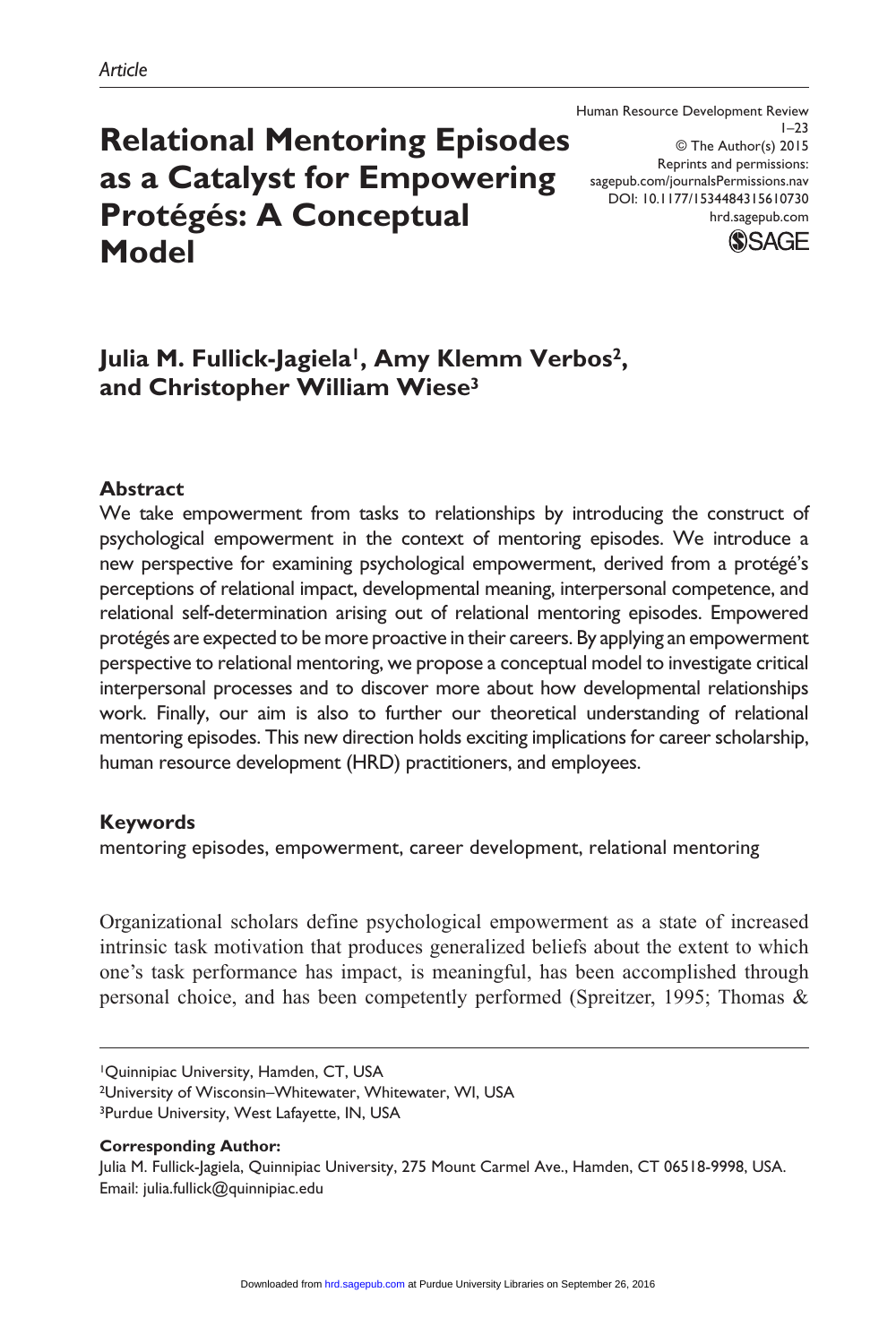Velthouse, 1990). Research investigating psychological empowerment has illuminated important insights about structuring task environments and the antecedents and outcomes of these cognitions at the individual, group, and organizational levels of analyses (Maynard, Gilson, & Mathieu, 2012; Seibert, Wang, & Courtright, 2011). Yet, the majority of empowerment literature focuses on improving task-based motivation, while the interpersonal context as a source of empowerment remains underexplored in workplace contexts.

We assert that, separate from task structure, relationships uniquely contribute to the development of psychological empowerment. We focus on what is unique about perceived empowerment that is gained through high-quality mentoring episodes rather than structural components of the task or job. Specifically, if a protégé is engaged in high-quality mentoring episodes, they can still feel empowered, even if their job tasks or structures are not empowering. The feeling of empowerment fostered through relationships can promote the ability of protégés to enter into additional high-quality developmental relationships. One indication there may be other facilitators of empowerment is that interpersonal relationships with leaders and teams have independent, significant effects on job satisfaction and organizational commitment, but which are not mediated by psychological empowerment (Liden, Wayne, & Sparrow, 2000). We also believe that this empowerment is an enabling force for a protégé's career.

Megginson, Clutterbuck, Garvey, Stokes, and Garrett-Harris (2006) called for an understanding of mentoring moments, specifically investigating what leads to "transformation in the mentoring conversation or in the spaces between dialogues" (p. 3). Fletcher and Ragins (2007) stated that studying developmental relationships at the level of one "mutually enhancing growth interaction" (p. 381) has the ability to bring clarity for defining what constitutes mentoring. There has been a great debate and disagreement about what actually constitutes mentoring, coaching, sponsorship, and apprenticeship; however, they all fall under the umbrella of developmental interactions or relationships (D'Abate, Eddy, & Tannenbaum, 2003; Douglas & McCauley, 1999). Mentoring classically involves a one-sided hierarchical relationship with a mentor, an individual with expertise and experience that provides professional development support to contribute to a more novice protégés (Kram, 1985). Kram and Ragins (2007) identified the major paradigm shifts in the area of mentoring. Specifically, mentoring occurs in the context of developmental networks and includes a critical component of reciprocity. Relational mentoring is an "interdependent and generative developmental relationship that promotes mutual growth, learning, and development within the career context" (Ragins, 2012, p. 519). Chandler, Kram, and Yip (2011) stated the criticality of clearly stating the definition that guides ones' work. As our article is specifically focused on mentoring episodes, we define "mentors" as those who provide assistance in the form of career/instrumental and psychosocial/ emotional support (Higgins & Kram, 2001) and "protégés" as the individuals who are receiving that support, and will use this terminology throughout our article. We propose that relational mentoring episodes are high-quality reciprocal development interactions. Allen and Poteet (2011) applied the within-person performance work of Beal, Weiss, Barros, and McDermid (2005) and proposed that mentoring relationships "are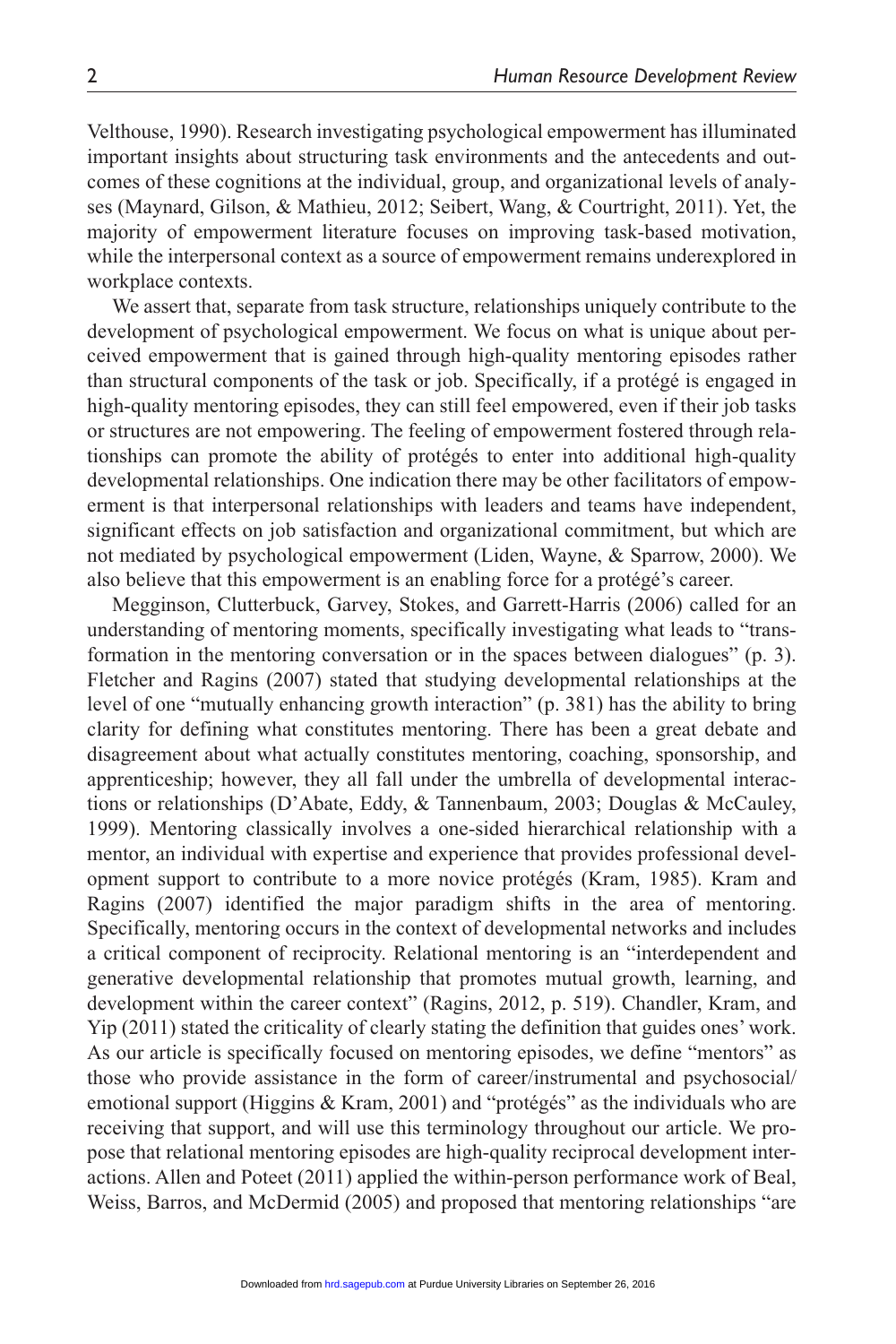how high-quality mentoring episodes can foster a sense of psychological empowerment. We introduce and define a new context for examining psychological empowerment arising out of mentoring relationships. Relationships with mentors actively contribute to the personal and professional growth of protégés by providing assistance in the form of career/instrumental and psychosocial/emotional support (Higgins & Kram, 2001). These types of relationships can be a source of high-quality connections that produce many benefits including positive social capital (Blickle, Witzki, & Schneider, 2009; Dobrow, Chandler, Murphy, & Kram, 2012; Eby et al., 2013). Another benefit not yet investigated is psychological empowerment, but there is a natural potential for

mentors to help protégés navigate the nonlinear career path of today's workplaces.

Individuals increasingly experience boundaryless careers due to uncertainties in job security, greater self-employment, and alternative work arrangements (Sullivan & Baruch, 2009). During a time when organizations are doing less to foster talent development, employees need to be proactive in managing their own personal and professional growth (Chiaburu, Baker, & Pitariu, 2006; Fugate, Kinicki, & Ashforth, 2004). While researchers have focused on ways of improving task structure to increase psychological empowerment (Maynard et al., 2012; Seibert et al., 2011), a potentially powerful source of empowerment, arising from relational mentoring episodes, has been largely ignored. We argue that relational mentoring episodes can foster a protégé's psychological empowerment and the confidence to leverage and transform them into high-quality, mutually beneficial relationships. Furthermore, in the current uncertain career environment, it takes more than task performance to remain successful. Mentors can be an instrumental source of the positive social capital (Eby et al., 2013) necessary to navigate boundaryless careers.

The purpose of this article is to contribute to the growing conversation on contemporary careers by examining a different type of psychological empowerment, derived from a protégé's perceptions of relational impact, developmental meaning, interpersonal competence, and relational self-determination arising out of developmental relationships. The psychological empowerment literature has largely focused on task structure (Maynard et al., 2012; Seibert et al., 2011) without much attention given to interpersonal factors. We draw on theory from the relational mentoring domain to help inform research on developmental relationships. The community psychology literature has investigated community relational empowerment components (e.g., Christens,  $2012$ ),<sup>1</sup> and Conger and Kanungo (1988) referred to relational power distribution when defining the concept of empowerment. This integration allows for the development of a conceptual model which incorporates and simultaneously examines many of the interpersonal processes that define healthy developmental relationships. We need to know more about the processes of high-quality mentoring relationships and *why* they work (Bearman, Blake-Beard, Hunt, & Crosby, 2007; Day & Allen, 2004) to better fulfill protégés' needs for development and growth. The motivation behind our conceptual model is to advance our understanding of high-quality mentoring episodes.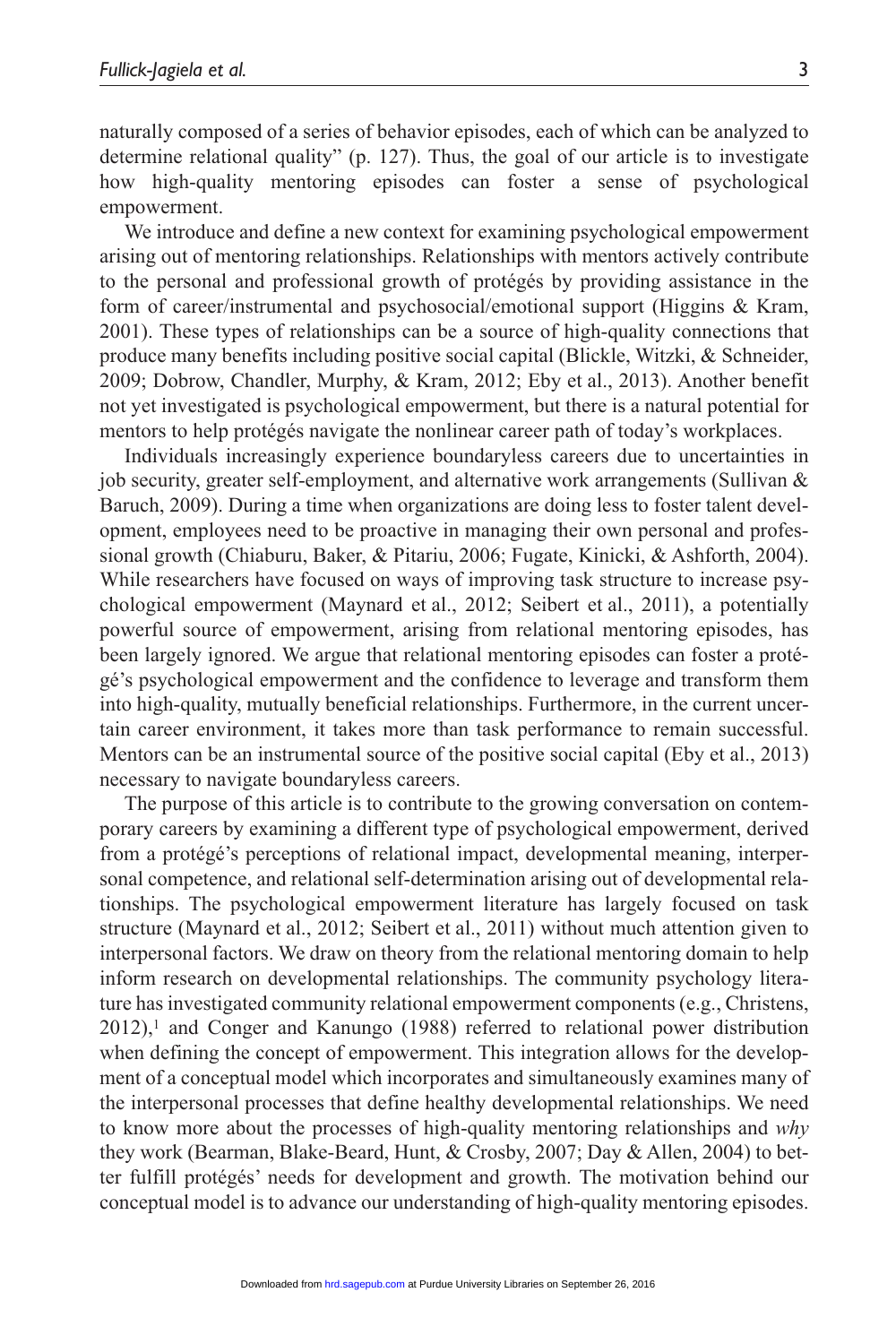Empowerment may be more important in a boundaryless and uncertain career context where protégés must often step outside their comfort zones to advance their development. Eby et al. (2013) also urged researchers to examine high-quality connections and focus on "specific relationship processes" such as empowerment (p. 466). Furthermore, this article answers the call to examine mentoring in the human resource development (HRD) context (Hezlett & Gibson, 2005). We believe that the integration of psychological empowerment and mentoring episodes in the HRD literature is especially critical to foster individual development.

We begin by defining psychological empowerment in the context of mentoring episodes and distinguishing it from the task environment. Next, we apply the relational mentoring literature. Then, we discuss the types of mentoring support that are expected to lead to protégé empowerment in the context of mentoring episodes. Finally, we propose suggestions for career scholarship, HRD practitioners, and protégés.

# **Psychological Empowerment in the Context of Mentoring Episodes**

The present task-based operationalization of psychological empowerment is partially an artifact of the context in which the construct was developed. Yet, early conceptualizations of psychological empowerment discuss how it could be understood as a relational construct. For instance, Conger and Kanungo (1988) discussed how psychological empowerment can be conceptualized as a relational construct albeit through a limited scope focusing on the distribution of formal power. Questions concerning whether sharing power (e.g., authority, resources) was enough to empower an individual were not developed further as the construct evolved to focused specifically on task motivation. For example, when Thomas and Velthouse (1990) introduced their cognitive elements of psychological empowerment, the psychological empowerment was conceptualized purely in regard to task motivation. As such, we introduce psychological empowerment in the context of mentoring episodes.

To distinguish this type of empowerment from the more familiar psychological empowerment associated with tasks, we call it *protégé empowerment*. Much like psychological empowerment, we believe that protégé empowerment is a multifaceted construct. Drawing on the cognitive components (Thomas & Velthouse, 1990), we posit that facets of protégé empowerment are perceptions of developmental meaning, relational impact, interpersonal competence, and relational self-determination. Thus, there are four dimensions to protégé empowerment, two inward dimensions focused on the mentoring relationship itself (relational impact and developmental meaning) and two outward dimensions that propel a protégé toward new relationships (interpersonal competence and relational self-determination).

Indeed, protégé empowerment and psychological empowerment hold many similarities. They both concern the internal state of an individual, lead to motivation, and are multifaceted. Yet, as will be explained in the following section, the two types of empowerment are not one in the same. Specifically, the two empowerment conceptualizations have decidedly different referents. Each of the four cognitive facets described by Thomas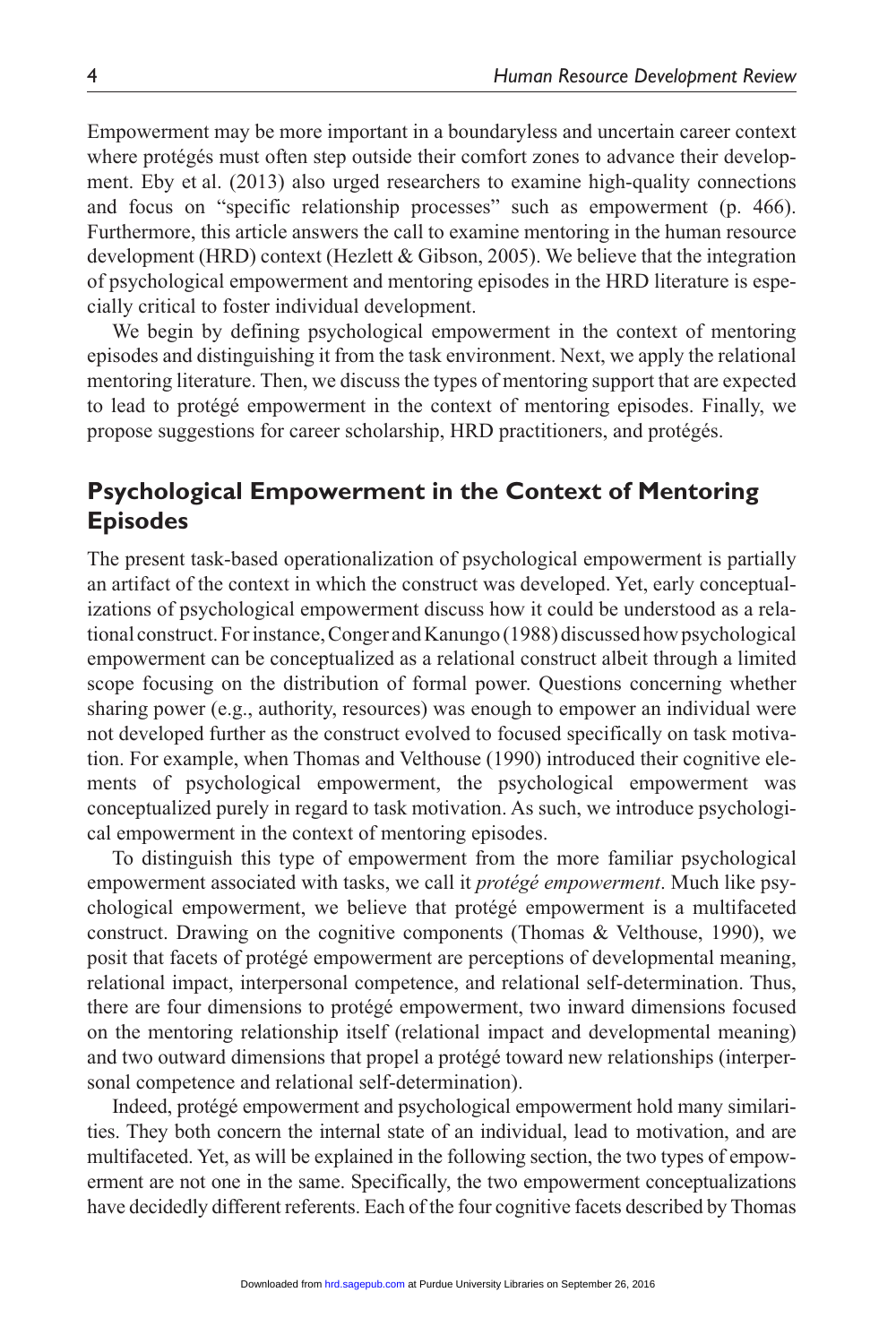and Velthouse (1990) are specifically in reference to an individual's work or task, whereas protégé empowerment's facets are purely regarding one's relationship with a mentor. Thus, we argue that the two different types of empowerment are mutually exclusive. That is, we believe that one can feel relatively empowered regarding their work tasks and simultaneously feel helpless in relation to their mentor. To help contrast the different types of empowerment, we contrast their facets below. Furthermore, to explain why empowerment is salient to our understanding of the role of mentoring relationships in a contemporary career context, we next define each facet of empowerment.

#### *Developmental Meaning*

Traditionally, the concept of *meaning* concerns the degree to which an individual finds their work tasks or projects in line with their intrinsic values or standards (Thomas & Velthouse, 1990). The basic premise behind this facet is that the more an individual cares about their job, task, or project, the more likely they are going to exert effort, stay committed, and remain involved on the job. As such, measures of meaning have been relatively generic, consisting of items such as "The work I am doing is important" and "What I am trying to accomplish is meaningful to me" (Tymon, 1988). Consequently, this conceptualization is only concerned with the meaning of the job, task, or project as a whole. Thus, we translate this idea into the context of mentoring episodes.

*Developmental meaning* refers to the importance that a protégé places on mentoring episodes and the extent to which the protégé cares about the mentor's support. It is an inward facet that focuses on the characteristics of the specific mentoring relationship. People have a fundamental need to maintain interpersonal connections with others (Baumeister & Leary, 1995) as this is essential to human thriving (Ryff  $\&$  Singer, 2000), personal well-being (Ryff, 1989), and physiological health (Heaphy & Dutton, 2008). We propose that the developmental meaning facet of protégé empowerment reflects a protégé's perceived fit between developmental needs and the support received from mentors. This is important as the degree to which expectations are met can influence the quality of developmental relationships, trust (Young & Perrewe, 2000), perceptions of support received (Fullick, Smith-Jentsch, & Kendall, 2013), and relationship satisfaction (Ortiz-Walters, Eddleston, & Simione, 2010).

#### *Relational Impact*

In context of task motivation, *impact* concerns an individual's belief that their actions will lead to their intended outcomes (Thomas & Velthouse, 1990). The facet of impact is outside the consideration of whether an individual has the ability to effectively engage in certain behaviors. Rather, impact is solely concerned with the degree of influence those actions will have. This is reflected in measurements of impact with items generally assessing the degree to which an individual will influence or has control in their work environment (Spreitzer, 1995). This conceptualization of impact is unidirectional in nature (one's impact on or influence over others), whereas our conceptualization of impact is bidirectional.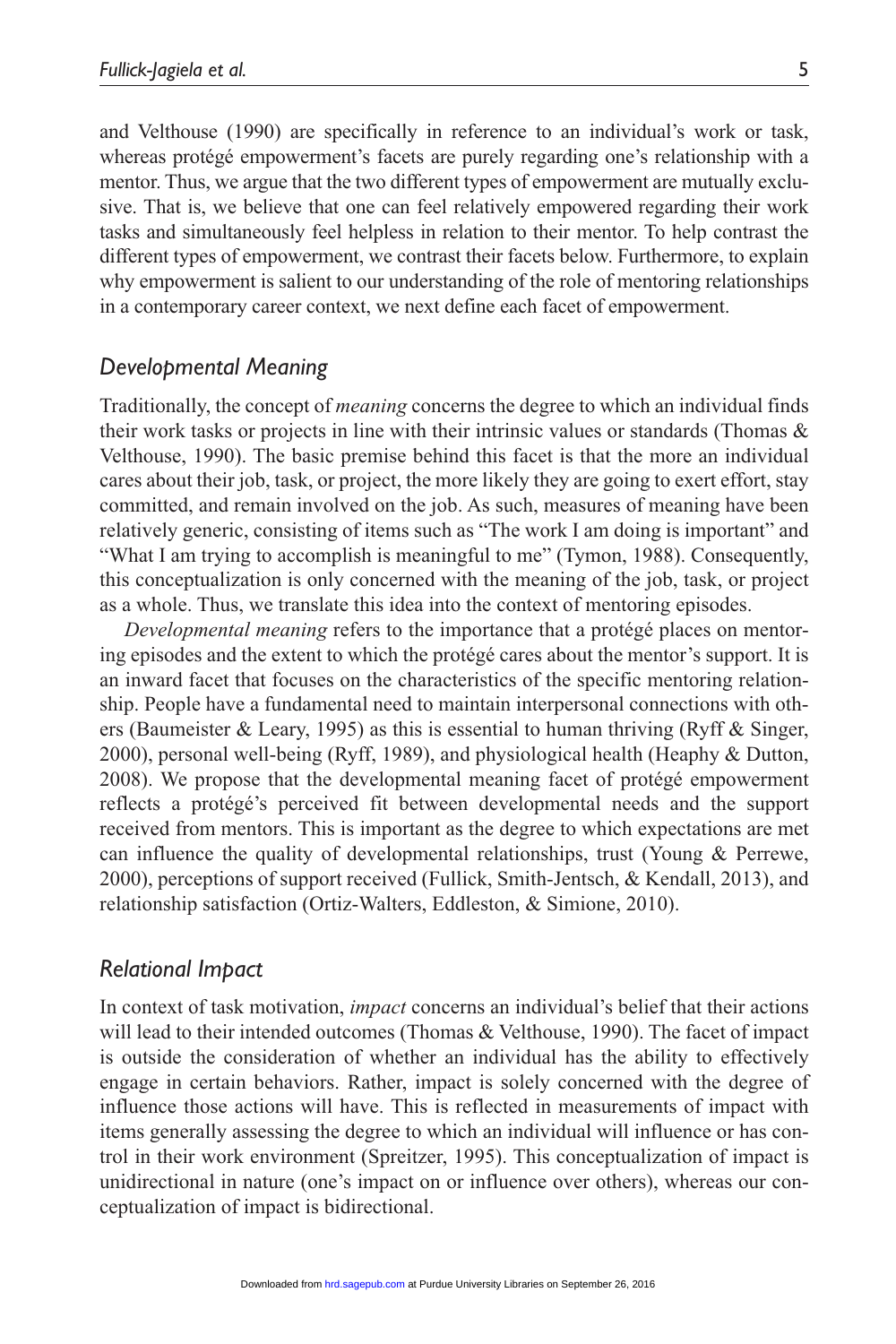*Relational impact* is the extent to which a protégé believes he or she has gained interpersonal influence with a mentor. In the relationship, a mentor already has a degree of influence or impact on a protégé. When a protégé gains the feeling of having impact on a mentor, then the relationship becomes mutually influential. The following quote from a qualitative study of mentoring relationships conducted by Kram and Isabella (1985) illustrates this dimension of protégé empowerment: "I don't consider him like a boss. It's more like a peer relationship. I don't feel equal in responsibility, but I feel equal in ability to influence his thought" (p. 126). In this sense, the facet of relational impact is inward focused as it concerns a change within a mentoring relationship.

Relational impact reflects a protégé's "person power" (cf. Porter, Angle, & Allen, 2003, p. 118). Their role as a protégé is seen as making a difference to the mentor. For example, mentors seek information from protégés if they perceive the protégé as competent (Mullen & Noe, 1999). Relational impact is a signal that a protégé is empowered and believes the developmental relationship is mutually beneficial. This mutual influence enables positive connections in work relationships (Roberts, 2007) and close mentoring bonds (Ragins & Verbos, 2007).

#### *Interpersonal Competence*

Thomas and Velthouse (1990) described *competence* as "the degree to which a person can perform task activities skillfully when he or she tries" (p. 672). Unlike impact, competence concerns an individual's belief in their actual ability to accomplish an intended work task. Like impact, however, this facet is purely concerned with efficacy in relation to work tasks. The degree to which an individual feels competent is sourced from and in reference to regular work tasks. However, our extension of this psychological empowerment facet differs in the source and referent of the feelings of efficacy.

*Interpersonal competence* is the extent to which a protégé's belief in his or her ability to network with others is enhanced by high-quality mentoring episodes. Protégés who are high in interpersonal competence are likely to continue effective mentoring relationships and initiate new developmental relationships they view as potentially beneficial. As such, interpersonal competence is an outwardly focused facet of protégé empowerment. Furthermore, interpersonal competence focuses on the effects of interpersonal interactions with mentors, and on how these shape a protégé's expertise and confidence in relating to others. Thus, they may satisfy a protégé's need for competence and empower the protégé. This is consistent with Conger and Kanungo (1988), who placed importance on efficacy feelings in the motivational process. Conger and Kanungo talked about building self-efficacy for tasks through these verbal supports. However, we believe there is a specific type of this in mentoring relationships that will lead to a protégé's self-efficacy about relationships rather than tasks.

Bandura's (1986) social cognitive theory holds that efficacy beliefs are dynamic, malleable, and subject to change relative to specific domains. In our model, the domain is interpersonal, and the associated empowerment is produced from feelings of interpersonal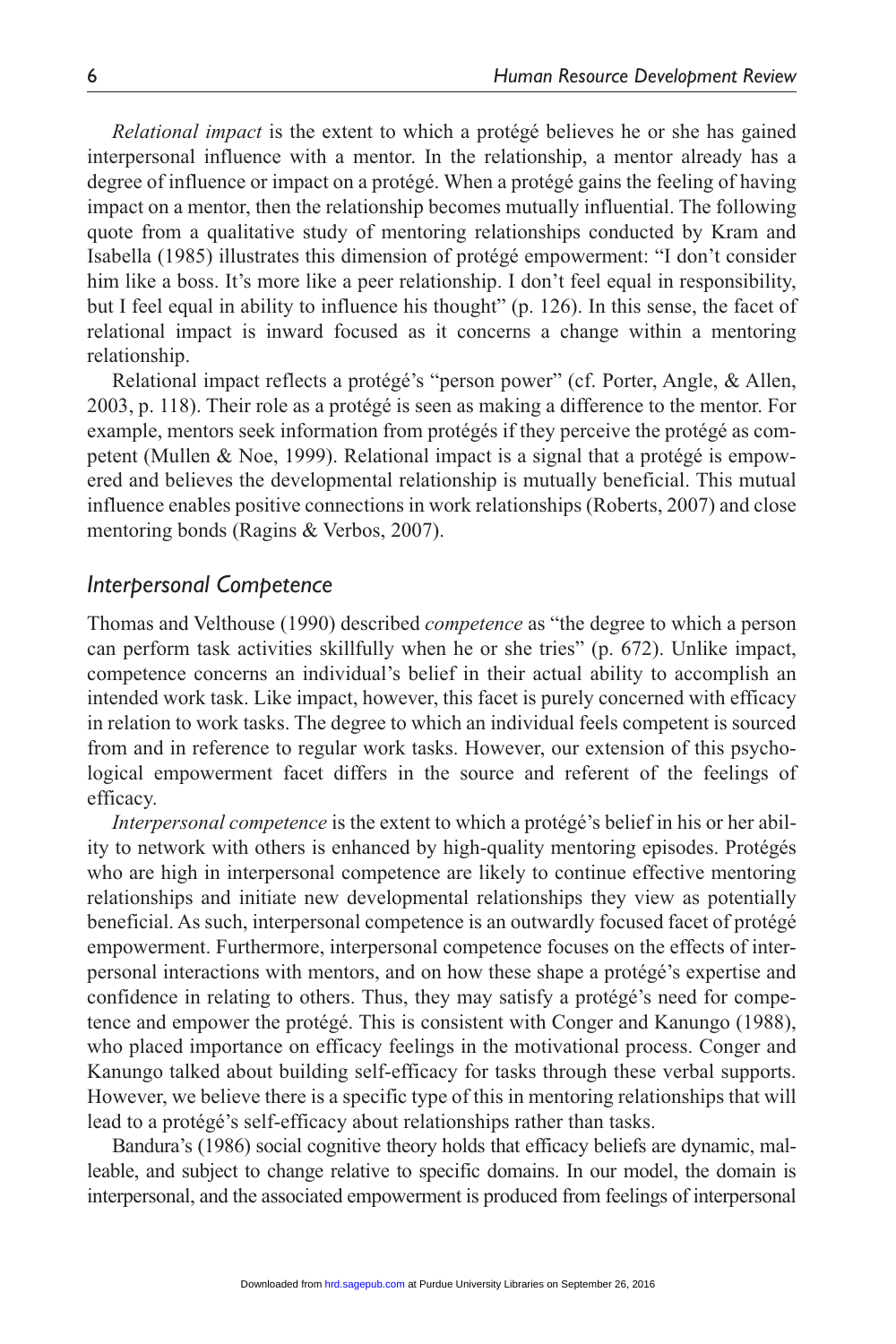comfort that result through positive interactions with mentors (Ortiz-Walters et al., 2010). We argue that interpersonal competence, as part of empowerment, relates to a protégé's sense of interpersonal self-efficacy. Competency in expressing emotions in social settings should further enhance the strength of the relationship between protégé and mentor (Higgins & Kram, 2001) and can lead to greater job learning, receipt of support from mentors (Chun, Litzky, Sosik, Bechtold, & Godshalk, 2010; Liu, Xu, & Weitz, 2011) that may result in a protégé's empowerment, and positive job attitudes (Sy, Tram, & O'Hara, 2006).

#### *Relational Self-Determination*

*Self-determination* or choice is typically defined as an individual's belief that they have a choice or control in their actions (Spreitzer, 1995). Although context-free in the definition, the items used to measure self-determination often reference an individual's work or job characteristics (e.g., "I have significant autonomy in determining how I do my job"; "I can decide on my own how to go about doing my work"). Selfdetermination often concerns how much control an individual feels that he or she has over what, when, and how work is done (Spector, 1986). Rather than focusing on the job characteristics or work autonomy, our focus is specifically on a mentoring relationship.

*Relational self-determination* is perceived choice or a sense of control in managing mentoring episodes. This includes a protégé's belief that he or she can initiate or even end relationships as needs arise or change. In other words, it is outwardly focused because it provides a protégé with a sense of control in continuing or beginning mentoring relationships. We propose that empowered protégés feel more confident engaging in developmental initiation, defined by Higgins, Chandler, and Kram (2007) as the "set of development-seeking behaviors undertaken by a focal individual that are intended to enhance his or her skills, knowledge, task performance, and/or personal learning" (p. 349). Protégés with relational self-determination are interactive and engaged rather than passive recipients in mentoring episodes and feel empowered to make developmental decisions of their own accord.

A central tenet of self-determination theory is that the individual believes he or she is self-directed rather than believing that external forces are controlling behavior (Gagne & Deci, 2005), and so there is a belief that the self is responsible for initiating and regulating one's actions and behavioral patterns (Deci, Connell, & Ryan, 1989; Thomas & Velthouse, 1990). Thus, empowered protégés have influence in mentoring episodes with others rather than being controlled and manipulated by a mentor. Following the logic of Relational Cultural Theory, protégés who are empowered would "have the skills, desire, and ability to move from and through episodes of disconnection back to connection" (Fletcher & Ragins, 2007, p. 382).

Now that we have defined psychological empowerment in the context of mentoring episodes and explained how this type of protégé empowerment extends beyond the traditional view of psychological empowerment, we will discuss how high-quality mentoring episodes can facilitate this empowerment for protégés.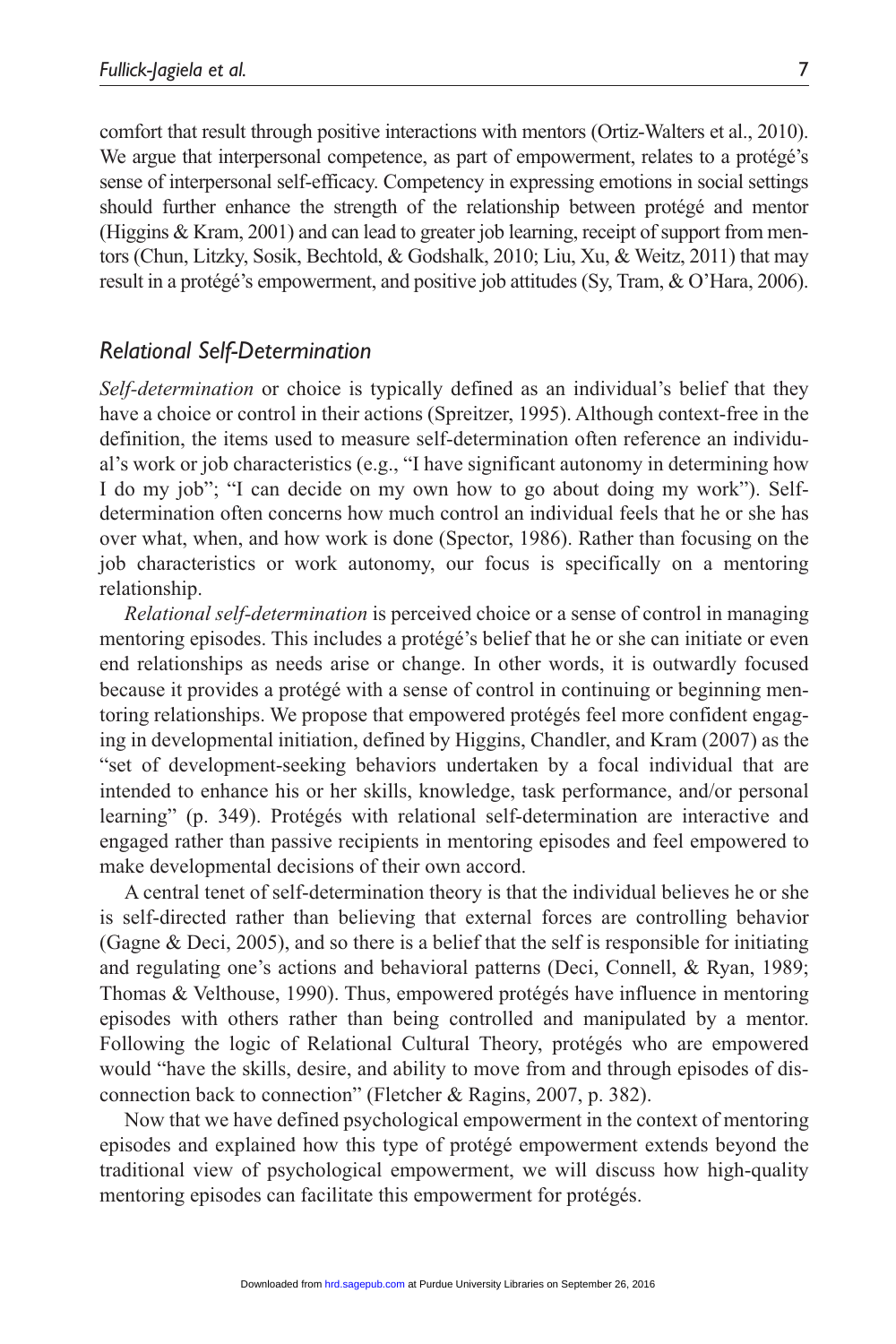# **Relational Mentoring Episodes as Sources of Psychological Empowerment**

In the past, employees' career development occurred by way of support received from a mentor who was usually an older, more experienced, and higher ranking member of the same organization (Kram, 1985). Now that the career environment has become so unpredictable (de Janasz & Sullivan, 2004; Kram & Hall, 1989), the recommendation is to supplement the traditional mentoring model of professional development (de Janasz & Sullivan, 2004; Higgins & Kram, 2001) with multiple mentors. We propose that the best way to do this is to strategically cultivate mentoring episodes with the aim of producing high-quality reciprocal development interactions. We assert that the mentoring episode quality is what is truly important to give rise to protégé empowerment. The mentoring literature outlines different types of supports received from mentors that help build and sustain progression in protégés' professional and personal lives.

# *Types of Mentoring Supports*

Mentors teach, guide, and advise their protégés in managing their professional lives (Higgins & Kram, 2001). Prior research establishes that mentoring is a multifaceted construct consisting of two main types of support: career support and psychosocial support (Allen & Finkelstein, 2003; Ragins & McFarlin, 1990).

Career support helps protégés with task, work, and other vocationally related issues (Kram, 1985; Tenenbaum, Crosby, & Gliner, 2001). Mentoring episodes that provide career support may suggest strategies for handling multiple projects, help protégés obtain challenging assignments that increase their skills, and provide work-related resources such as advice, feedback, and information.

Psychosocial support, alternatively, promotes confidence and identification of a professional self (Gersick, Bartunek, & Dutton, 2000; Kram, 1985). Mentoring episodes may include psychosocial support when a mentor confirms a protégé's intelligence, exploring personal and professional concerns, or acts as a reliable friend, which can lead to emotional benefits such as greater work satisfaction (Higgins & Thomas, 2001). As with career support, psychosocial support is multidimensional consisting of friendship, confirmation, and acceptance of professional competence, counseling on personal and work issues, and role modeling (Noe, 1988; Ragins & McFarlin, 1990). The literature on help-seeking and organizational careers establish that individuals seek psychosocial help for personal and career problems from mentors in academic settings (Fullick et al., 2013; Ortiz-Walters & Gilson, 2005) and work settings (Ragins & Verbos, 2007). Relational mentoring, which takes these types of support to a new level, will be discussed next.

# **Relational Mentoring**

Traditional mentoring typically involves a hierarchical, unidirectional relationship with a mentor, an individual with expertise and experience that provide support to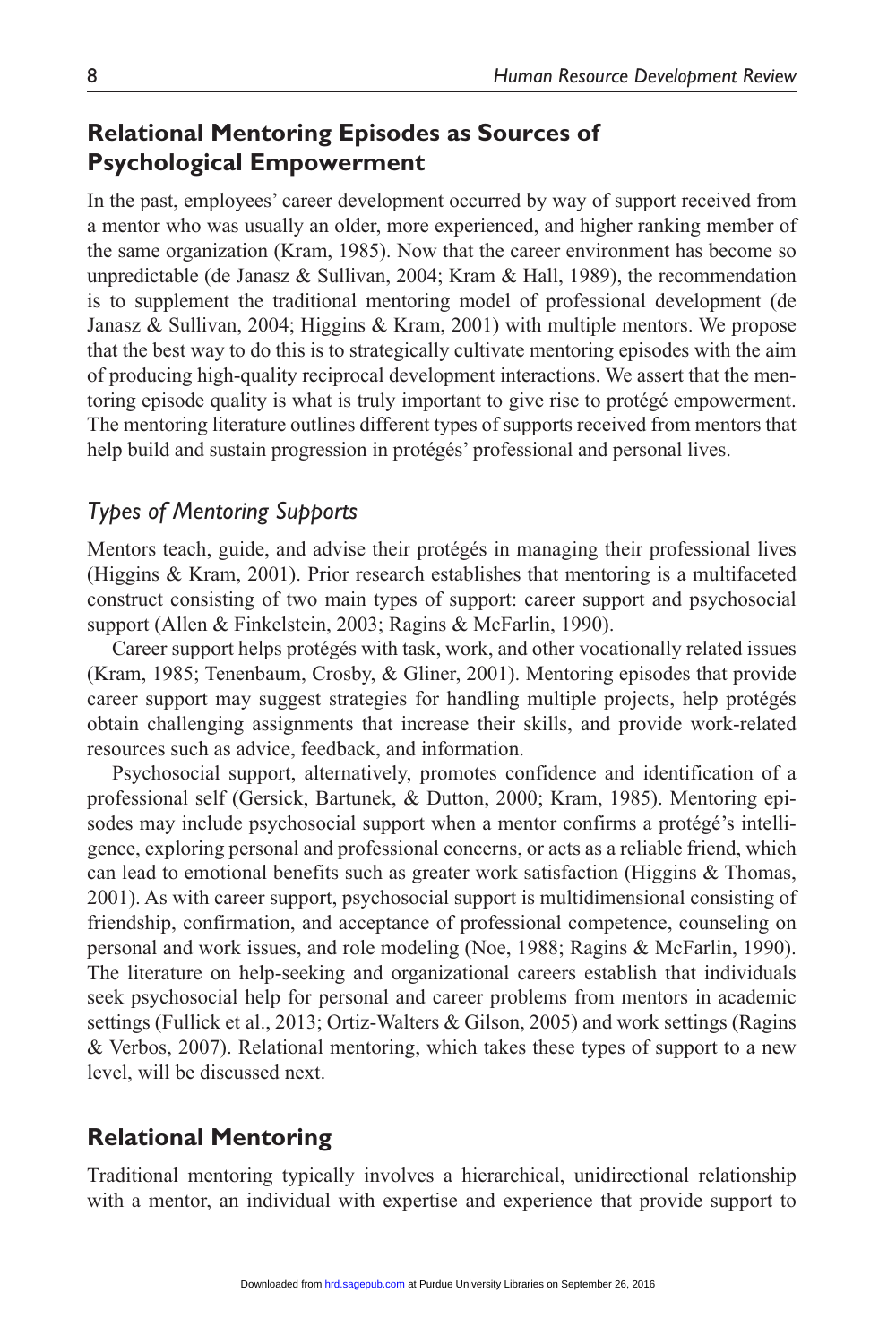contribute to the professional development of more novice protégés (Kram, 1985). Relational mentoring is an "interdependent and generative developmental relationship that promotes mutual growth, learning, and development within the career context" (Ragins, 2012, p. 519). The following principles distinguish relational mentoring from traditional mentoring (Ragins, 2012). First, relational mentoring relies on communal norms, where mentors and protégés provide support to one another based on need instead of traditional social exchange frameworks where there is an expected return on that investment. Relational mentoring recognizes that not all high-quality relationships lead to a change in objective outcomes like promotion or pay. Instead, it expands the range of possible outcomes to include relationship effectiveness, professional identity, resilience, and personal development.

Relational mentoring also contests the assumptions of traditional mentoring that describe protégés as successful when they become independent and autonomous. Instead, success should involve a protégé's ability to thrive in *interdependent* collective interactions and relationships (Fletcher & Ragins, 2007). Following the relational perspective (Fletcher & Ragins, 2007; Ragins, 2012; Ragins & Verbos, 2007), the focus shifts to include a reciprocal component that can amass benefits for not just protégés but for mentors as well. This reciprocal perspective challenges traditional mentorship power dynamics and argues that traditional mentoring definitions undermine a protégé's potential to have mutual influence in the relationship (Ragins, 2012). This type of mutual influence has also been found in practice and may even inspire employees to engage in organizational citizenship behaviors in support of their coworkers (Ghosh, Reio, & Haynes, 2012). In relational mentorships, both protégés and mentors learn from each other. This idea aligns with our conceptual model of protégé psychological empowerment, which will be discussed below, where a protégé is also responsible for taking an active responsibility in cultivating positive outcomes. Examples of protégé responsibilities are to clearly communicate challenges and opportunities they are facing. Some of the others are mutual respect, trust, and commitment. They also need to listen actively to their mentors while practicing critical inquiry with honesty and empathy to harness the benefits of these developmental relationships.

While we acknowledge that some mentoring relationships can be dysfunctional in nature (e.g., Eby & McManus, 2004; Kumar & Blake-Beard, 2012), our approach is aligned with a positive organizational scholarship (POS) perspective (Dutton & Ragins, 2007). By focusing on high-quality mentoring relationships, we identify the enabling conditions which give rise to protégé empowerment leading to professional and self-growth.

Different types of supports are also now being more fully recognized as important in helping individuals cope with a variety of issues such as family-to-work conflict (van Daalen, Willemsen, & Sanders, 2006), decisions to change careers (Higgins, 2001), and job satisfaction (Higgins  $\&$  Thomas, 2001). Thus, we next show how these mentoring episodes can be fruitful for enhancing a protégé's sense of empowerment and provide specific propositions for future research, as also presented in Figure 1.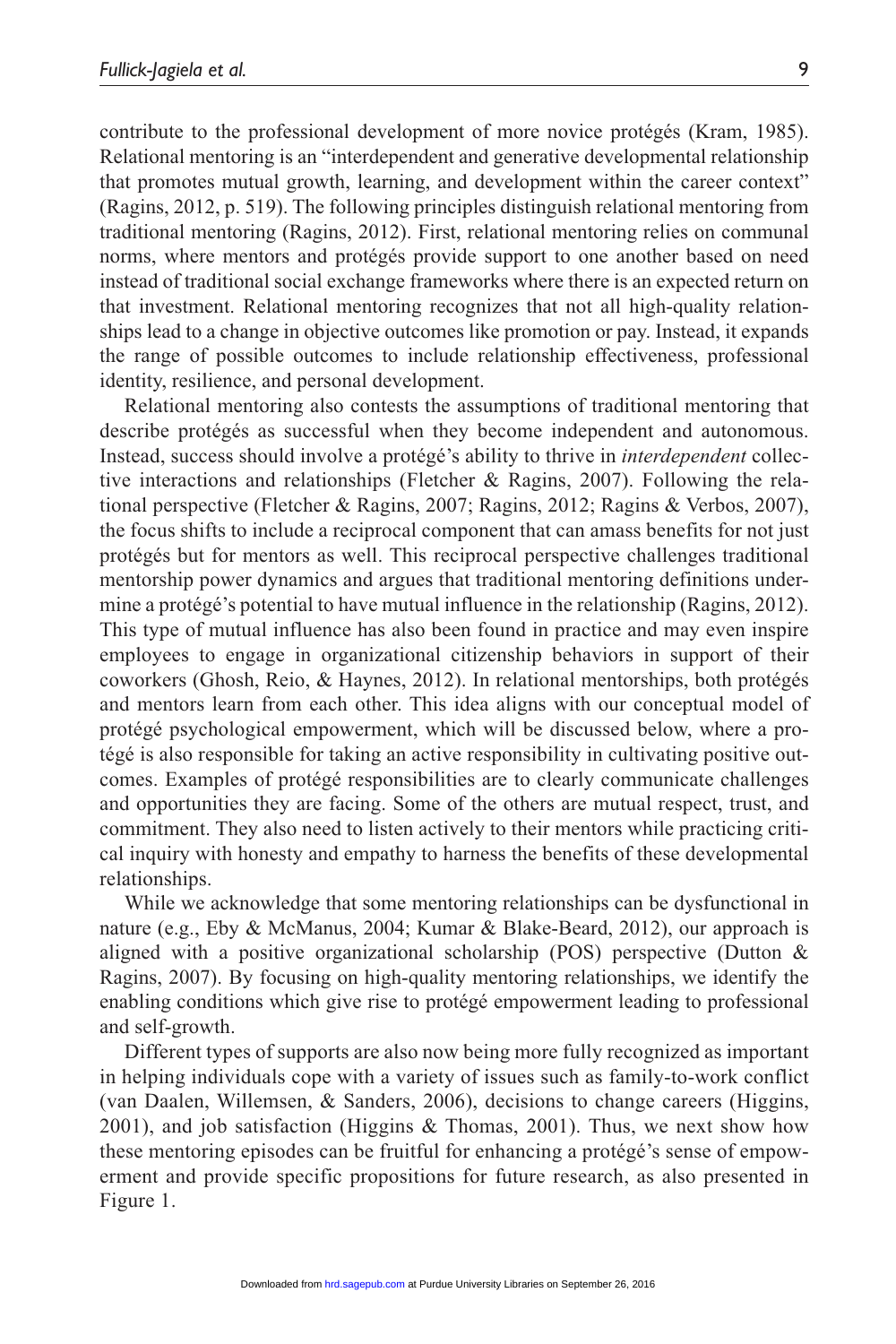

**Figure 1.** Proposed model of developmental outcomes of protégé empowerment arising from mentoring episodes.

#### *Types of Relational Mentoring Episodes*

As careers become more boundaryless, the means to success are less well defined with little existence of standard career paths. Mentoring episodes can be used to facilitate introductions to high-profile individuals inside the organization or those of influence in other external settings (e.g., nonprofit boards). The more visibility and exposure that is provided, the more a protégé will feel integrated into the mentor's network. In doing so, the more meaning and value this relationship will likely have to a protégé. Likewise, when a mentor protects a protégé from damaging situations or harmful interactions, the more the protégé will care about the mentor because of the interpersonal investments made. This level of investment and degree of mentor proactivity has been cited as a sign of strong-tie relationships (Gibson, 2005).

Protégés see themselves as having more organizational policy influence, resource power, and access to important people than nonprotégés (Fagenson, 1988). It is conceivable, based on this power perspective, that high-quality mentoring episodes can generate a sense of relational impact in that protégés believe they have interpersonal influence on mentors. Mentors' information seeking is significantly associated with the extent to which a mentor is influenced by a protégé and how competently the mentor perceives the protégé (Mullen & Noe, 1999). For example, one of the authors (an assistant professor) had a mentor (a full professor) who invited her to participate in a brainstorming meeting about curriculum changes at their university. She was one of only two untenured professors at the meeting. This opportunity illustrated that the mentor valued her input and saw her as competent; this increased her sense of relational impact.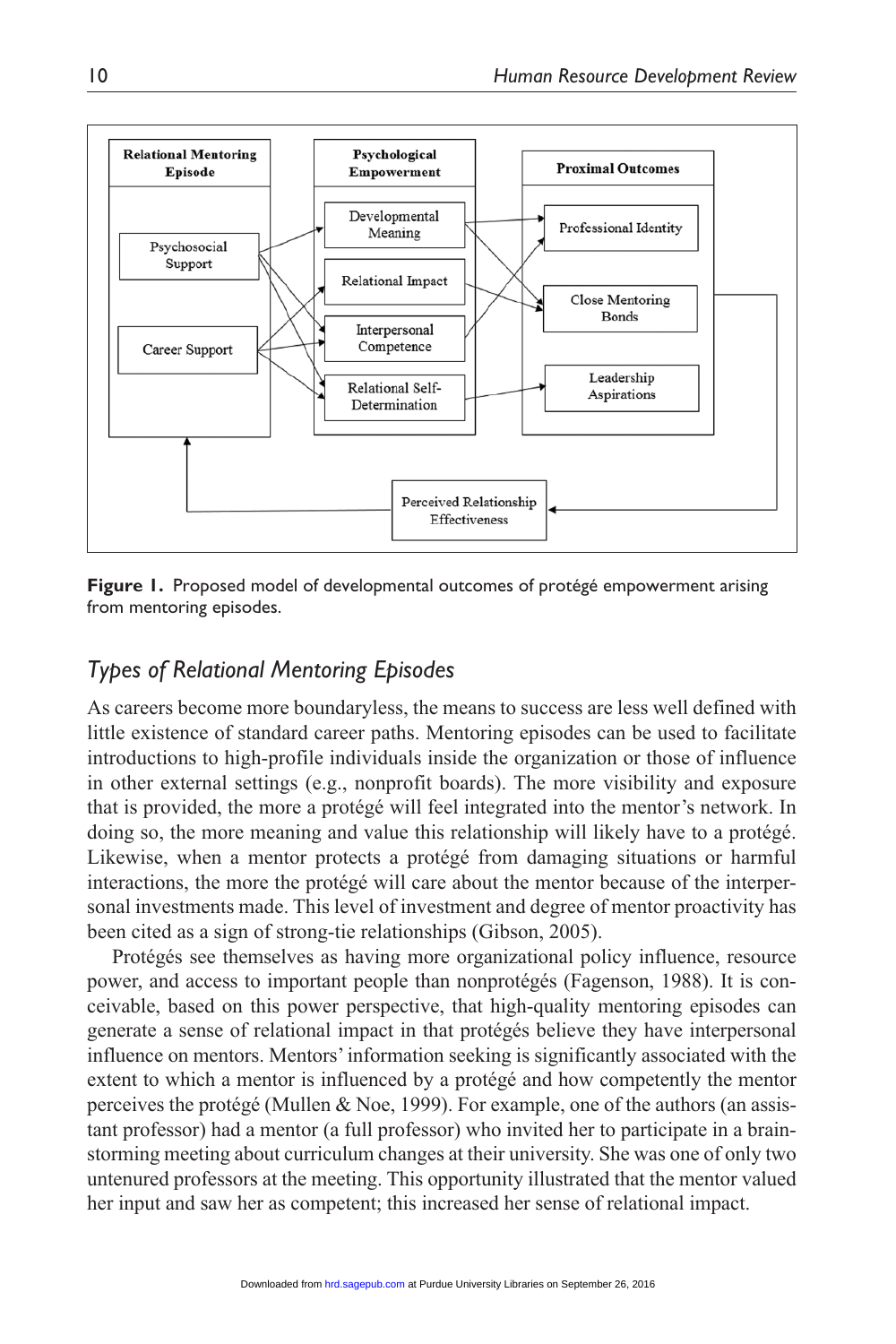**Proposition 1:** Protégés who have experienced career support in relational mentoring episodes will have higher levels of relational impact.

Being assigned or sponsored to work on projects provides a protégé with developmental opportunities to enhance interpersonal competence as a protégé is likely to encounter people from different backgrounds or with differing working styles. As well, mentors can provide informational resources such as direct advice and feedback about how well a protégé interacts with others and what needs to be tweaked in networking situations. In this coaching capacity, mentors create the supportive conditions that enhance feelings of interpersonal competence.

**Proposition 2:** Protégés who have experienced career support in relational mentoring episodes will have higher levels of interpersonal competence.

Career support, in the form of coaching, can also provide a context within which mentors allow a protégé to exercise relational self-determination. When coaching, a mentor may engage in ongoing discussions with his or her protégé that include conversations about career self-management strategies. Such autonomous, help-seeking behaviors (Chiaburu et al., 2006) can include asking for feedback, being proactive about growth including initiating other developmental relationships as needed, and setting and pursuing one's own goals. When a protégé believes that he or she has control in making and regulating self-reliant choices and decisions, we argue that the protégé should feel an enhanced sense of empowerment.

**Proposition 3:** Protégés who have experienced career support in relational mentoring episodes will have higher levels of relational self-determination.

We propose that the very nature of what encompasses psychosocial support should enhance a protégé's sense of empowerment gained from mentoring episodes. To begin with, an example of high-quality mentoring episodes related to psychosocial support would be where mentors suggest and model different or alternative relational strategies (e.g., ways to handle and deal with a difficult colleague) that enhance a protégé's interpersonal competence or expertise and confidence in the ability to work with and relate to others. For example, a mentor brought one of our authors with her to attend an invitation-only conference where she would be exposed not only to thought leaders in her field but also to other protégés who were at her level. The mentor expressed her pride in the protégé's accomplishments when introducing her to others. The mentor's confidence in her helped her to feel interpersonal confidence as she encountered others at the conference. As a result, she was able to gain interpersonal experiences with both senior leaders and up-and-coming individuals in her field.

**Proposition 4:** Protégés who have experienced psychosocial support in relational mentoring episodes will have higher levels of interpersonal competence.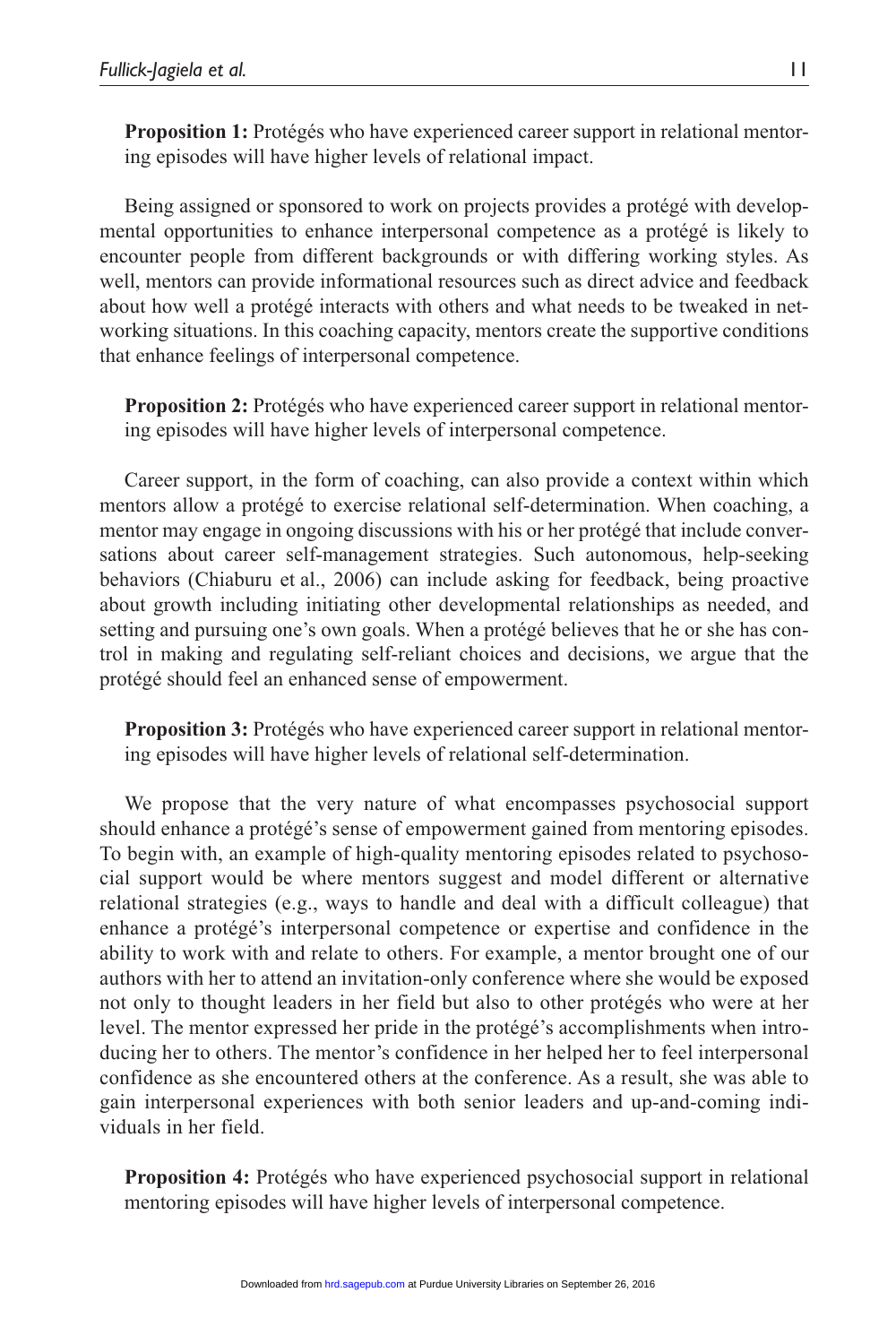Another example involves a protégé receiving confirmation and acceptance from the mentor (Kram, 1985). Within this capacity, if a mentor sincerely accepts a protégé and both privately and publicly praises him or her, the protégé's feeling of influence in the developmental relationship is likely to be enhanced. Being valued and validated through mentoring episodes such as this should promote empowerment. Mentoring episodes in which a mentor invests time to counsel on personal or professional matters should confirm developmental meaning.

**Proposition 5:** Protégés who have experienced psychosocial support in relational mentoring episodes will have higher levels of developmental meaning.

For example, a mentor provided one of our authors with psychosocial support through a difficult transition in her career when an important mentoring and supervisory relationship had become severely dysfunctional. The mentor listened, affirmed confidence in her abilities, and expressed a willingness to support her development. This gave her the developmental meaning and relational self-determination to end the dysfunctional relationship and begin to build new developmental relationships. It also drew them closer together. The mentor made her believe that her success was important to her and that together they could save her career.

Mentor behaviors that are consistent with or exceed what is expected may encourage a protégé to engage more fully in the relationship with the mentor. A trusting, open friendship should support a protégé's ability to choose behaviors when interacting with a mentor because she believes she is accepted and respected by the mentor. These conditions lead to an increase in the protégé's sense of relational self-determination (Deci et al., 1989). We propose that these mentoring episodes can foster protégé psychological empowerment and provide a protégé with the confidence to leverage and transform these episodes into high-quality, mutually beneficial relationships, also known as relational mentoring.

**Proposition 6:** Protégés who have experience psychosocial support in relational mentoring episodes will have higher levels of relational self-determination.

## **Proximal Developmental Outcomes of Protégé Empowerment**

For consequences of protégé empowerment arising from relational mentoring episodes, we examine proximal, shorter term outcomes as shown in Figure 1, which are theoretically consistent with an empowerment perspective and are relevant skills needed for today's careers. These outcomes include the development of a professional identity, leadership aspirations, and close mentoring bonds.

#### *Professional Identity and Leadership Aspirations*

Professional identity includes the values, motives, and practices used to shape "the perception of oneself as a professional and as a particular type of professional" (Bucher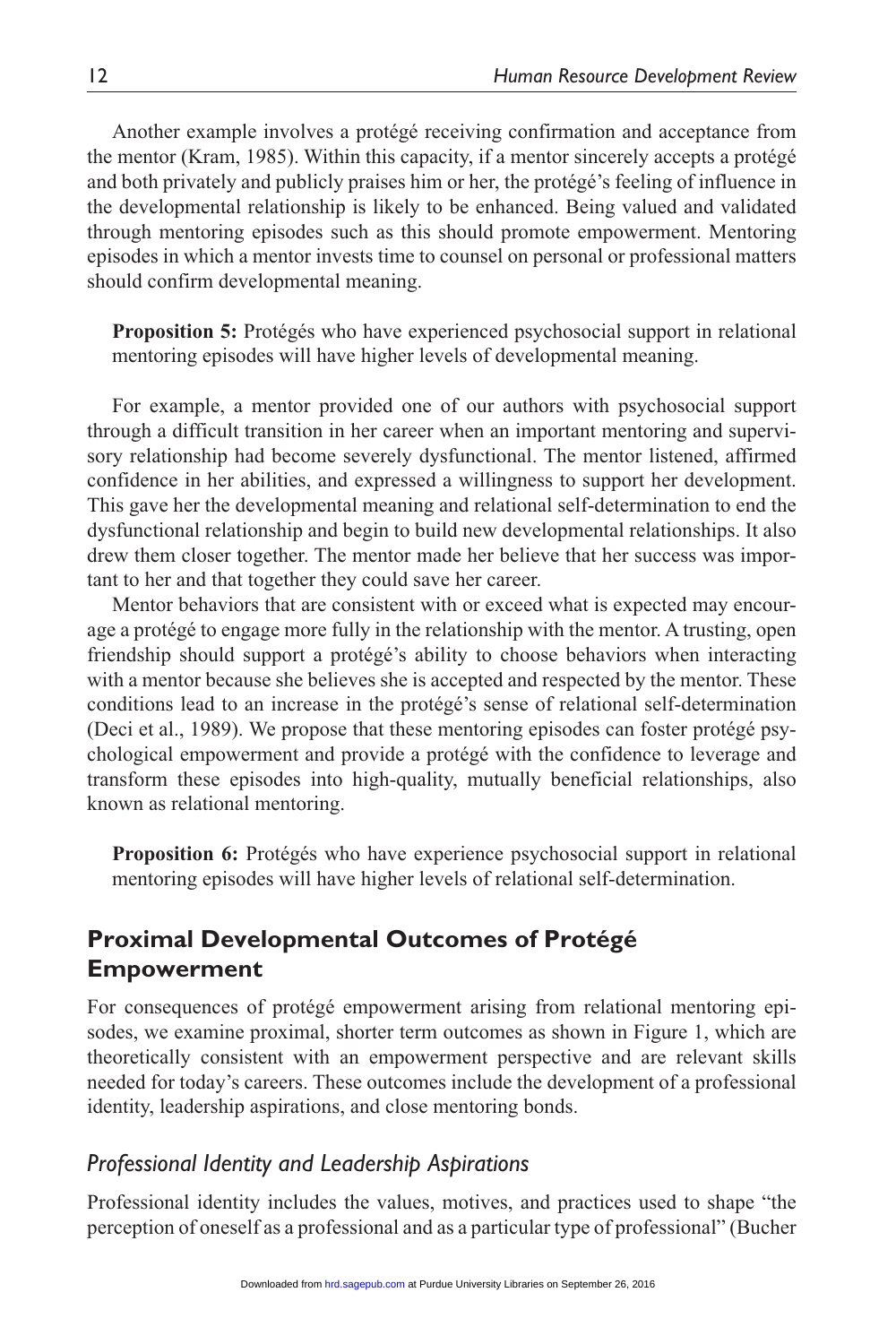& Stelling, 1977, p. 213). Moreover, professional or career identity encompasses managerial striving, setting career goals aimed at managerial positions, and trying to lead or requesting and assuming leadership roles (London, 1983). Kram's (1985) seminal qualitative study, along with more recent quantitative work (e.g., Dobrow  $\&$  Higgins, 2005), provides initial evidence that mentoring relationships can have an influence on a protégé's professional identity. The extent to which mentoring relationships contribute to a protégé's sense of professional identity has not been examined thoroughly (Dobrow & Higgins, 2005), nor has empowerment derived from mentoring relationships and the link to leadership aspirations. We are specifically interested in understanding how relational mentoring episodes can facilitate protégé empowerment and contribute to the professional identity and leadership aspirations of protégés. For example, one author had a mentor who was actively involved in their professional organization and frequently modeled behaviors in support of their profession. The mentor was given the opportunity to lead a program for new conference attendees, which paired them with seasoned conference goers. The mentor trusted the protégé to run the program, empowering her as a leader. This series of mentoring episodes empowered the protégé, giving her the confidence to be successful, and solidified her identification with the profession.

Relationships with mentors can be instrumental in (a) the development of a protégé's professional identity and (b) aspirations to assume leadership roles. A protégé should view her professional identity as dynamic rather than only narrowly tied to specific tasks or jobs. This type of dynamic identity allows a protégé to continuously adapt to interpersonal situations and work relationships. An empowered protégé will have a stronger sense of professional identity as a direct result of meaningful interactions with mentors that help the protégé become aware of developmental needs, strengths, and weaknesses (Kram, 1996).

**Proposition 7:** Career support provided in relational mentoring episodes will predict professional identity, and this relationship will be partially mediated by developmental meaning and interpersonal competence.

Beyond professional identity development, empowerment may just be the encouragement protégés need to seek out challenging roles such as becoming a leader. An important component of leading is about influence and the appropriate use of power (Bass, 1990). Through interpersonal influence on mentors, the confidence and motivation necessary to want to aspire to become a leader can be nurtured in a protégé. Moreover, perceptions of influence on a variety of mentors should enhance a protégé's self-efficacious feelings that the protégé can lead individuals with differing working styles or backgrounds. Feeling able to autonomously manage interactions with mentors should further enhance a protégé's identity especially with respect to aspiring and envisioning the self as a leader, as authentic behavior promotes a sense of self-integration and greater role satisfaction (Sheldon, Ryan, Rawsthorne, & Ilardi, 1997). Relational self-determination creates an increased sense of control about the self in relation to others, and may shift how protégés view their role in their own career development. Protégés may take more initiative as they perceive greater ownership of their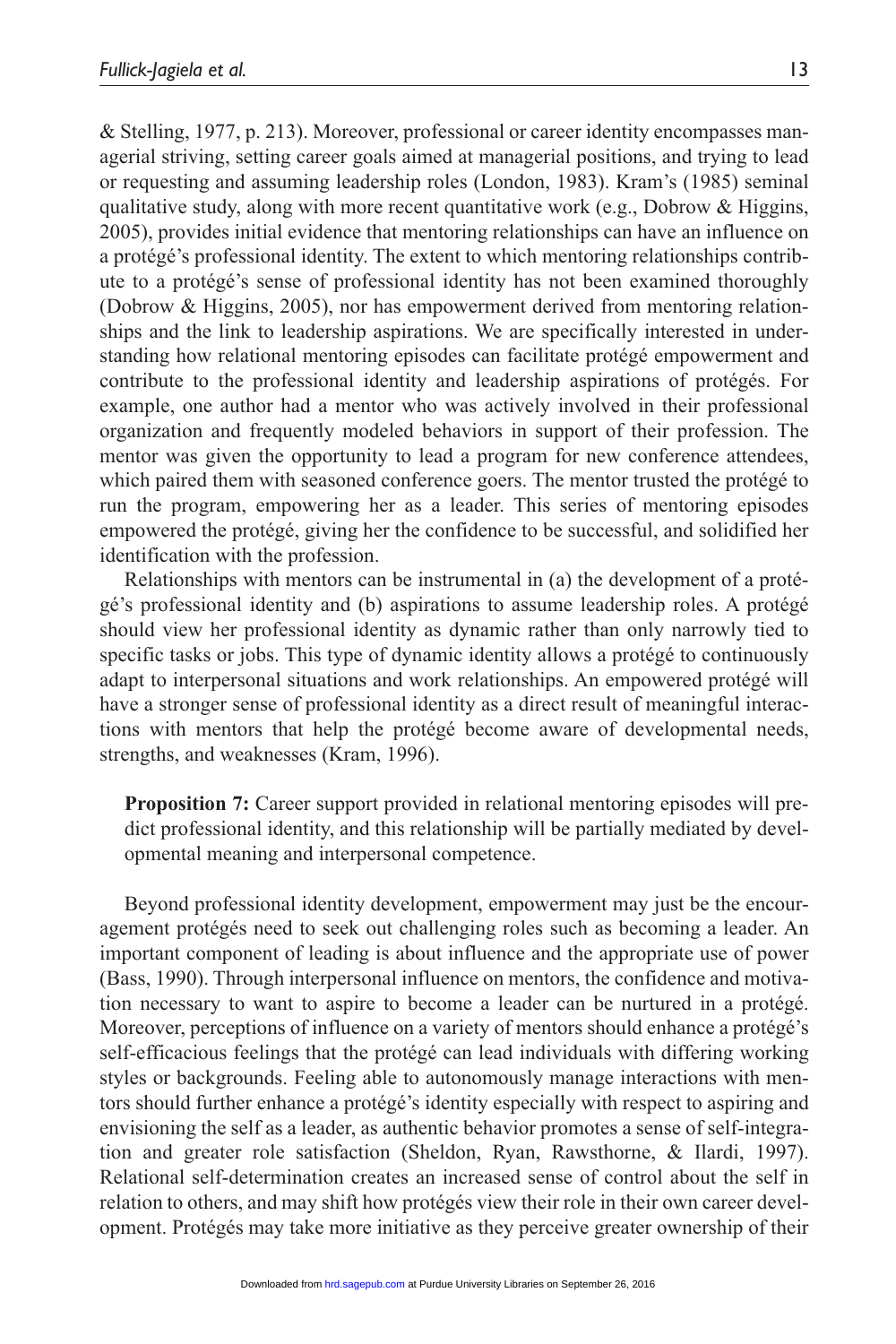careers. Moreover, those who feel empowered are more proactive and less resistant to change (Spreitzer, 2006). As such, empowerment may be associated with feeling comfortable with uncertainty and thriving under pressure and can provide the momentum a protégé needs to pursue leadership positions. For example, those individuals who are involved in developmental relationships exhibit greater career motivation than those who do not interact with mentors (Day & Allen, 2004).

**Proposition 8:** Career support provided in relational mentoring episodes will predict leadership aspirations, and this relationship will be mediated by relational self-determination.

In summary, positive connections to others enrich positive identities, and provide a context for self-discovery and increased self-efficacy (Roberts, 2007) and build social resources (Dutton, Roberts, & Bednar, 2010) indispensable for the development of a protégé's professional identity and aspirations to assume leadership roles.

#### *Close Mentoring Bonds*

This outcome recognizes that a mentoring relationship can be the source of positive emotion. In social exchange, researchers have developed a theory of relational cohesion and found that social exchange relationships can produce positive affect (Lawler & Yoon, 1996, 1998). Similarly, when relational mentoring episodes lead to empowerment, this heightened sense of self is expected to produce a strong dyadic and affective bond between mentor and protégé. Ragins and Verbos (2007) first proposed that relational mentoring could lead to close mentoring bonds. We propose that this happens through the mechanism of a protégé's psychological empowerment. A close mentoring bond is defined as a high-quality connection (Dutton & Heaphy, 2003) that is dyadic and affective, and is characterized by high levels of commitment to the mentoring relationship (Ragins & Verbos, 2007).

A close mentoring bond is a response to a fundamental human need for belonging or relatedness (Baumeister & Leary, 1995; Den Hartog, De Hoogh, & Keegan, 2007; Ryan & Deci, 2000). High-quality connections involve a heightened sense of emotional involvement, tensility (or strength that bends but does not break under strain), and a generative expansion of capabilities of both participants (Dutton & Heaphy, 2003). Subjectively, a high-quality connection exposes the parties to mutuality, positive energy, and positive regard (Dutton & Heaphy, 2003). As a protégé's relational self-determination increases, so too should the close mentoring bond.

**Proposition 9:** Psychosocial support relational mentoring episodes will predict close mentoring bonds, and this relationship will be mediated by relational self-determination.

Finally, if a protégé possess a strong professional identity, leadership aspirations, and close mentoring bonds, he or she is expected to positively evaluate the effectiveness of the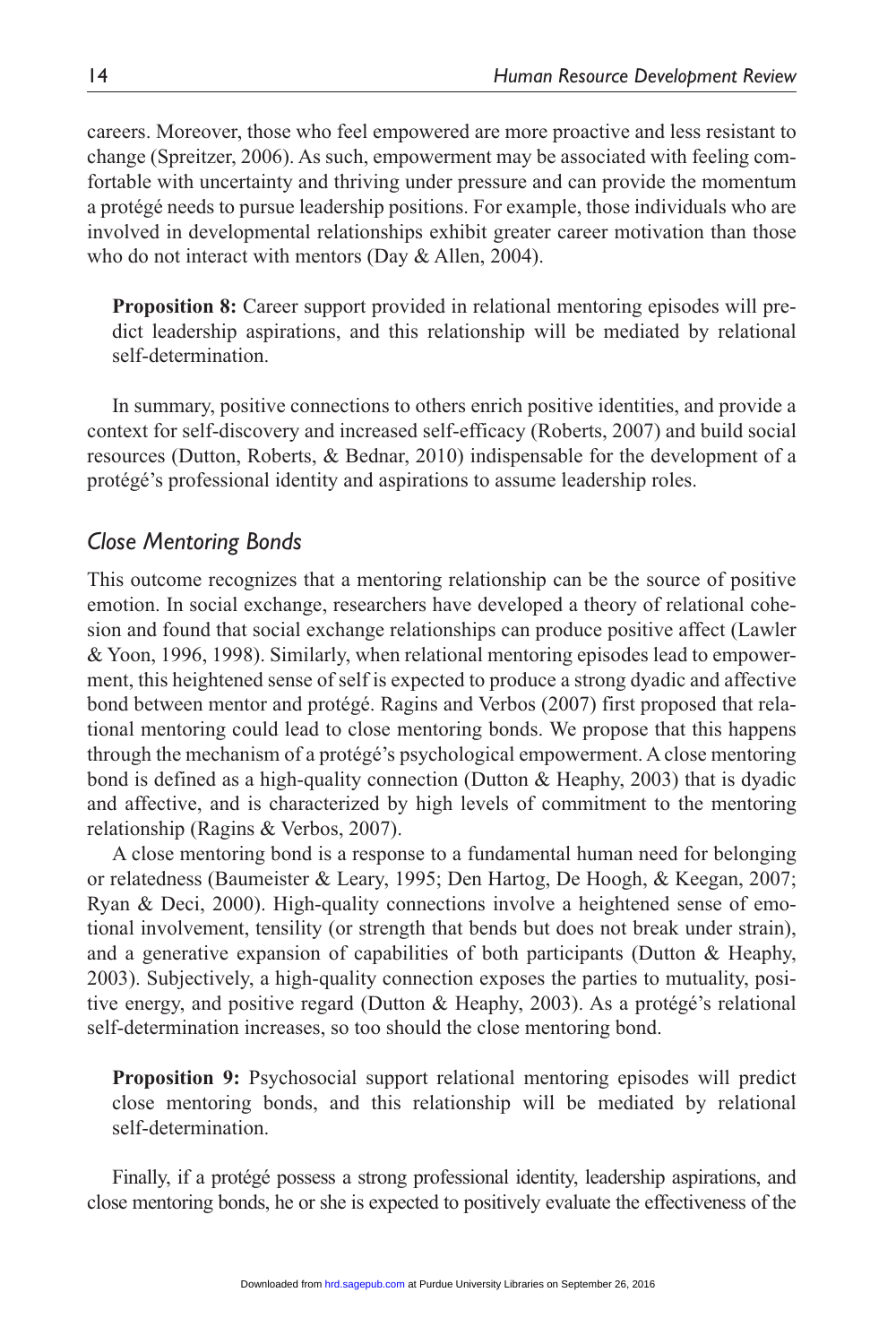mentoring relationship. In turn, we propose that a protégé will seek out additional mentoring episodes, whether it be in the current mentoring relationship or initiating new mentoring relationships, when a protégé attains desired psychological outcomes. In their metaanalysis, Eby et al. (2013) found support for a positive relationship between mentoring support and interaction frequency. This premise also parallels research conducted in the feedback seeking literature. Specifically, the most important determinant whether an individual will seek feedback is their perception of how valuable that feedback will be (Ashford, 1986; VandeWalle & Cummings, 1997). Another parallel exists in the social capital literature, where protégés will evaluate the opportunity costs associated with the current mentoring relationship and may decide that those resources are better used elsewhere (Hezlett & Gibson, 2007). We extend this idea to the context of mentoring by supposing that if a mentoring relationship is perceived as a valuable to a protégé, they will, in turn, seek out more mentoring episodes, consistent with positive reinforcement principles.

**Proposition 10:** Perceived relationship effectiveness will lead to more mentoring episodes.

# **Discussion**

#### *Theoretical Contributions*

HRD emphasizes empowering people by nurturing the contributions that they can bring to improve effectiveness for themselves, organizations, and societies (United Nations Department of Economics and Social Affairs, 2015). Our article centers on what is distinctive about the perceived protégé empowerment gained through mentoring episodes, rather than structural components of the task or job, which has been the primary focus of the psychological empowerment literature (Maynard et al., 2012; Seibert et al., 2011). We add to the emerging contemporary mentoring dialogue by examining a different type of psychological empowerment, derived from a protégé's perceptions of relational impact, developmental meaning, interpersonal competence, and relational self-determination arising out of developmental relationships. We integrated theory from the relational mentoring domain to inform research on developmental relationships, a potentially powerful source of empowerment that has been largely ignored. Relational mentoring episodes can promote a protégé's psychological empowerment and the confidence to transform them into high-quality, mutually beneficial relationships. In addition, mentors can be an instrumental source of the positive social capital (Eby et al., 2013) necessary to navigate boundaryless careers. We posit that if a protégé is engaged in high-quality mentoring episodes, he or she can still feel empowered, even if job tasks or structures are not empowering. We also believe that this empowerment is an enabling force for a protégé's career, and something that should be fostered by HRD initiatives. Psychological empowerment may be more important in a boundaryless career context where protégés must go outside their comfort zones to develop. We follow recommendations from Eby et al. (2013) to investigate high-quality connections and focus on "specific relationship processes" such as empowerment (p. 466).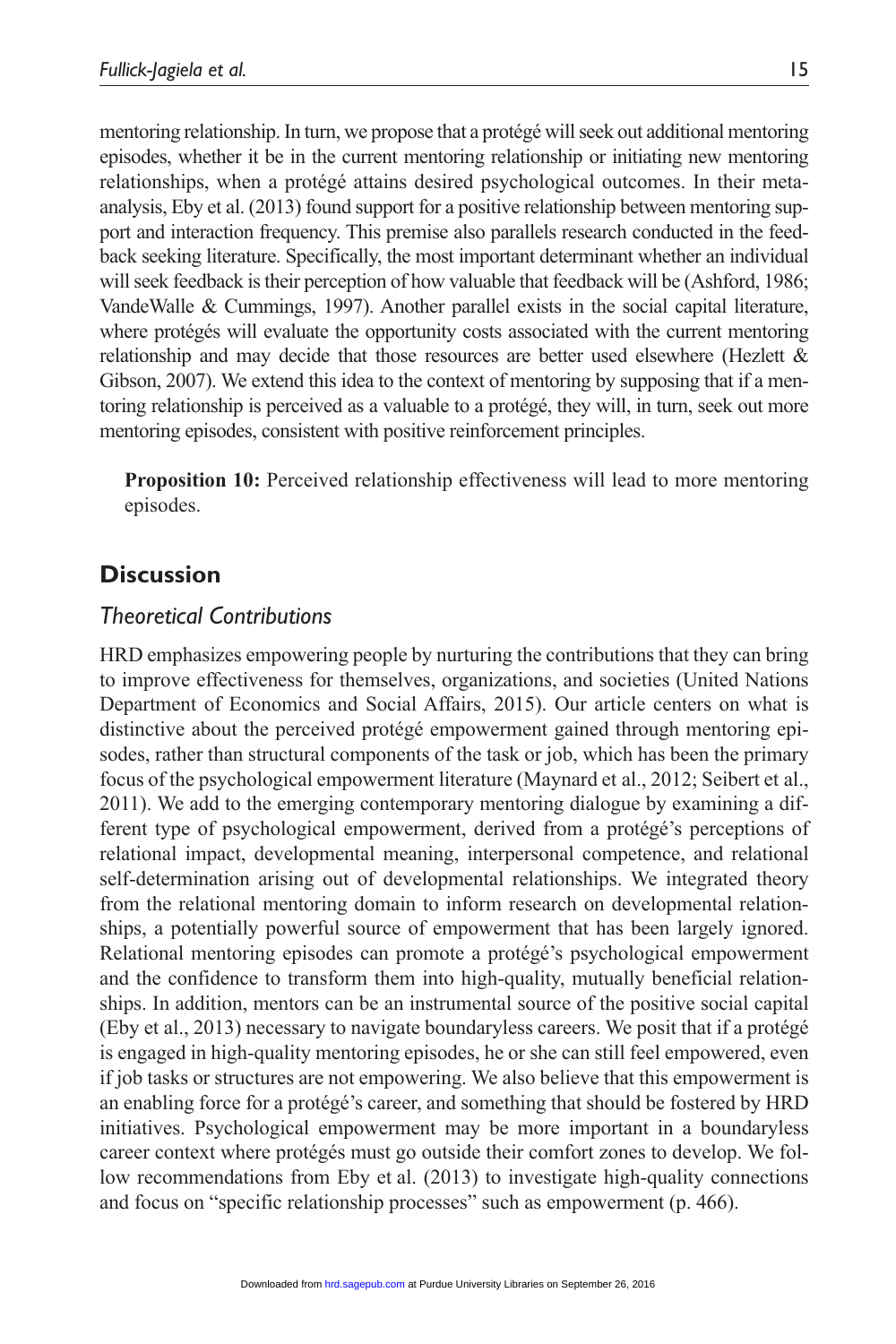We advance a conceptual model in which mentoring episodes empower protégés to be more proactive in their careers. In a recent meta-analysis, Ghosh (2014) found that protégés were more likely to receive both career and psychosocial support when they were proactive. Our model informs the maturing discussion on contemporary career development theory by conceptualizing psychological empowerment as a product of relational mentoring episodes. By using an empowerment perspective to view mentoring relationships, we develop a conceptual model that investigates critical interpersonal processes and therefore answer the call by researchers to discover more about *why* mentoring relationships work (Bearman et al., 2007; Day & Allen, 2004). We propose that these high-quality mentoring episodes cultivate increased protégé empowerment, which can also lead protégés to be more proactive and effective in their careers. Finally, our aim is also to further our theoretical understanding of mentoring episodes and, as such, we expand the nomological network of developmental relationships.

#### *Recommendations for Future HRD Research*

There are many avenues to explore for the future, one of which is to empirically examine our conceptual model. Our model also provides the foundation to examine additional predictors of protégé empowerment such as individual characteristics and situational factors. Specifically, researchers should investigate protégé empowerment in diversified developmental relationships to determine whether this may benefit women and minorities differently than male and nonminority protégé. Young, Cady, and Foxon (2006) emphasized the importance of considering gender composition, which could possibly be influential to mentoring episode quality. Likewise, it makes sense to assess mentors' perceptions of how empowered they think a protégé to be as this may have implications regarding the amount of developmental assistance provided. Prior research supports the notion that protégés and mentors have different reports of and reactions to the same relationship (Eby, Durley, Evans, & Ragins, 2008; Wanberg, Kammeyer-Mueller, & Marchese, 2006). There are also potential distal, longer term outcomes that could be explored as they may relate to empowerment, such as income and promotions, career mobility, organizational commitment, and the consideration of nonwork-based outcomes such as life satisfaction.

Another potential area of exploration involves the use of alternative sources of support for personal and professional development. In one study, most participants (75%) report having developmental relationships with a wide range of persons—known as developers—who help to advance the individual's career, competence, and occupational identity by providing work and personal assistance (Allen & Finkelstein, 2003). Developers can include work-related (Kram & Isabella, 1985) sources such as supervisors, coworkers/ peers, colleagues from professional associations, and informal and formal mentors as well as nonwork sources (Murphy & Kram, 2010), including family members, friends, and community members. Ragins (2012) also emphasized a holistic approach that includes the realms of both work and nonwork, which can both be impacted by high-quality mentoring episodes. It would be interesting to determine whether relational mentoring episodes with nonwork developers can also foster protégé empowerment.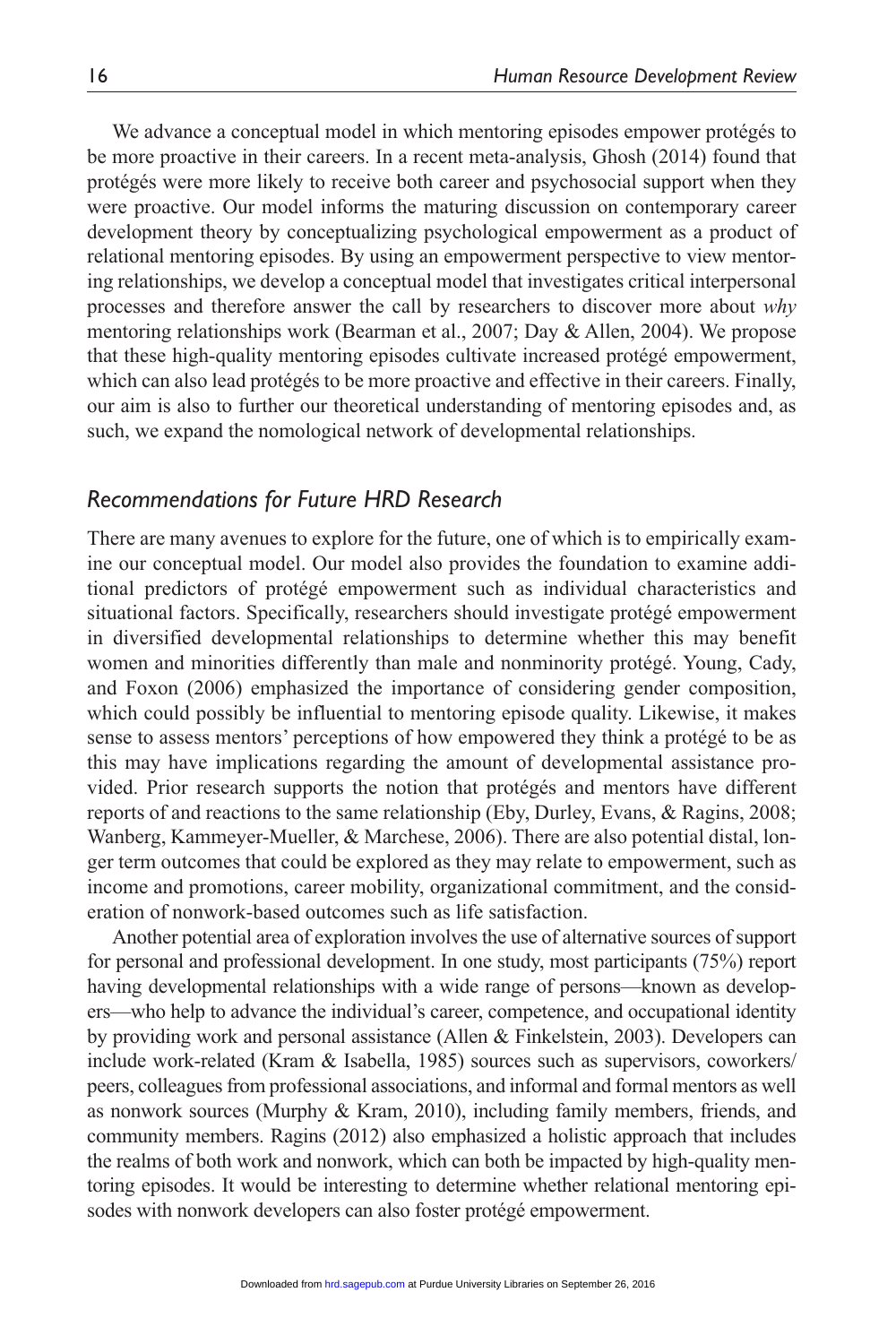As our focus is aligned with a POS perspective, it would be instrumental for future research to examine how and under what conditions negative mentoring episodes impact protégé empowerment. As relational mentoring is reciprocal, the outcomes of protégé empowerment for a mentor would be another avenue for future research. Finally, research into HRD interventions aimed at fostering protégé empowerment could lead to best practices that could be disseminated.

### *Propositions for HRD Practice*

There are several proposed practical implications and applications of this conceptual model for human resource developers, mentors, and protégés. First, HRD practitioners might design interventions in mentor and protégé training to emphasize the benefits of relational mentoring and encourage attention to the potential for high-quality relationships. Second, we propose that human resource developers should encourage the intentional use of various developmental sources because protégés who feel empowered due to mentoring relationships may be more proactive in their personal and professional development. Psychological empowerment also has proposed implications for close mentoring bonds. If psychologically safe mentoring episodes are cultivated with mentors, HRD practitioners might encourage protégés to try different relational strategies like active listening, conflict management, and communication methods that can lead to close mentoring bonds. Furthermore, protégé empowerment may be crucially important for those in creative roles. Experiential development and mentoring are argued to be essential aspects of engendering creativity (Ligon, Wallace, & Osburn, 2011). Through protégé empowerment, these individuals may take some more calculated risks needed to produce creative outcomes.

It is also important for protégés themselves to recognize that they must take personal responsibility, be proactive (Fugate et al., 2004), and take initiative (Chiaburu et al., 2006) to manage their development, which is much easier to achieve if they feel empowered. We propose that empowerment will allow them to effectively navigate boundaryless careers and strategically utilize multiple mentoring episodes for career advancement. Rock and Garavan (2006) stressed that "individuals should seek to participate in multiple developmental relationships, with different types of networks and different developmental outcomes" (p. 349). For example, high-quality connections to others enrich professional identities, provide a context for self-discovery and increased self-efficacy (Roberts, 2007), and build the social resources (Dutton et al., 2010) necessary to assume leadership roles. Meaningful connections also enhance task accomplishment; offer career development; cultivate sensemaking of events, experiences, and change; reinforce a feeling of value and being valued; provide the personal support to reduce work stress and anxiety (Kahn, 2007); and increase resilience (Stephens, Heaphy, Carmeli, Spreitzer, & Dutton, 2013).

# **Conclusion**

In conclusion, we have applied the concept of psychological empowerment in the context of developmental relationships. Our goal is to extend psychological empowerment from a focus on tasks to relationships. Our conceptual model is also motivated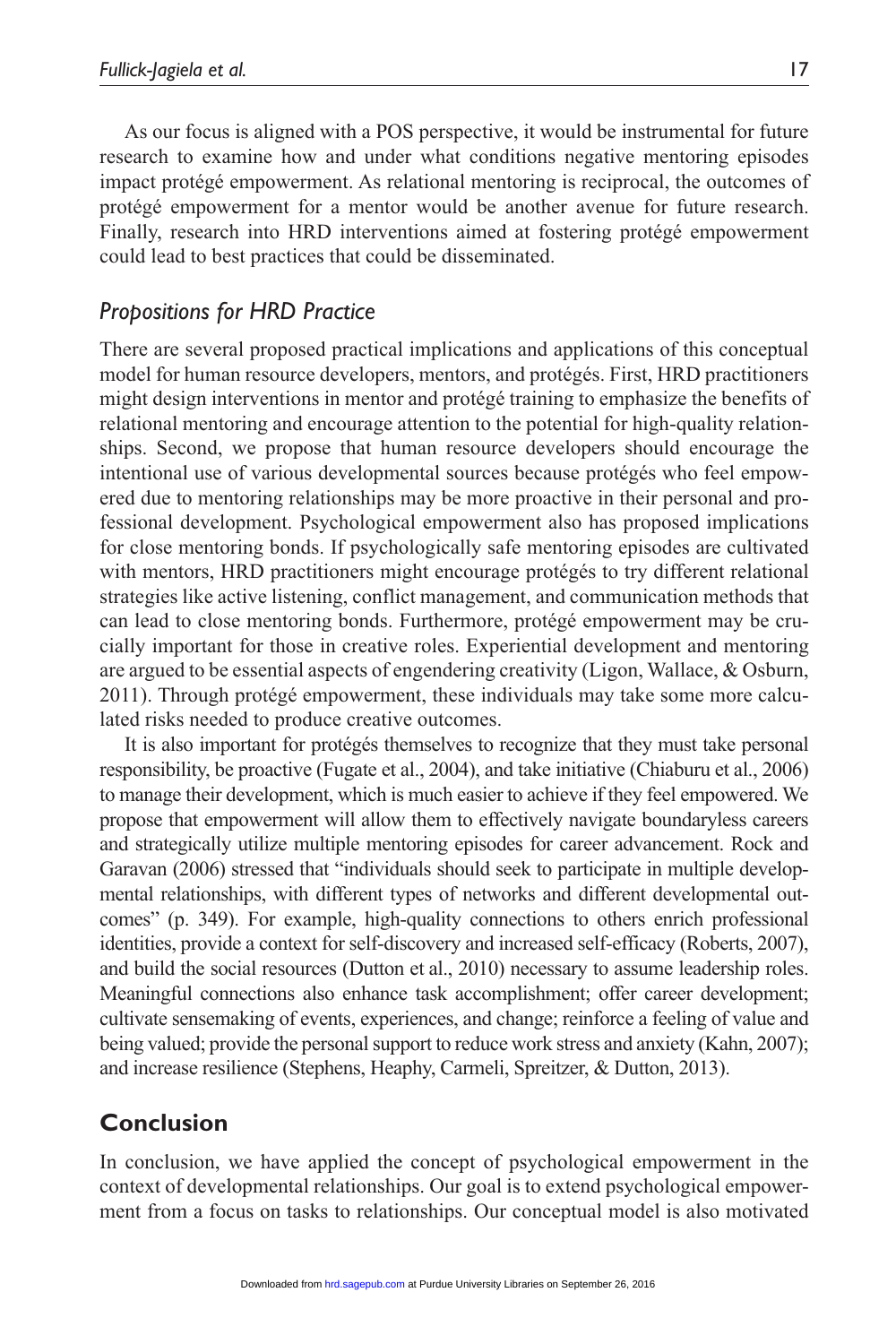by the desire to increase our understanding of high-quality relational mentoring episodes. We suggested that facilitating conditions of mentoring episodes can empower protégés to be more proactive in their careers. More specifically, we propose that mentoring episodes should produce an enhanced state of relational impact, interpersonal competence, developmental meaning, and relational self-determination that has beneficial, immediate implications for protégés' careers.

#### **Acknowledgments**

The authors wish to thank Rowena Ortiz-Walters, Lucy Gilson, and the anonymous reviewers for their assistance in developing this article.

#### **Declaration of Conflicting Interests**

The author(s) declared no potential conflicts of interest with respect to the research, authorship, and/or publication of this article.

#### **Funding**

The author(s) received no financial support for the research, authorship, and/or publication of this article.

#### **Note**

1. Thank you to a reviewer for informing us about this reference.

#### **References**

- Allen, T. D., & Finkelstein, L. M. (2003). Beyond mentoring: Alternative sources and functions of developmental support. *The Career Development Quarterly*, *51*, 346-355.
- Allen, T. D., & Poteet, M. L. (2011). Enhancing our knowledge of mentoring with a personcentric approach. *Industrial and Organizational Psychology*, *4*, 126-130.
- Ashford, S. J. (1986). Feedback-seeking in individual adaptation: A resource perspective. *Academy of Management Journal*, *29*, 465-487.
- Bandura, A. (1986). *Social foundations of thought and action*. Englewood Cliffs, NJ: Prentice Hall.
- Bass, B. M. (1990). *Bass & Stogdill's handbook of leadership: Theory, research, and managerial implications* (3rd ed.). New York, NY: Free Press.
- Baumeister, R. F., & Leary, M. R. (1995). The need to belong: Desire for interpersonal attachments as a fundamental human motive. *Psychological Bulletin*, *117*, 497-529.
- Beal, D. J., Weiss, H. W., Barros, E., & McDermid, S. M. (2005). An episodic process model of affective influences on performance. *Journal of Applied Psychology*, *90*, 1054-1068.
- Bearman, S., Blake-Beard, S., Hunt, L., & Crosby, F. J. (2007). New directions in mentoring. In T. D. Allen & L. T. Eby (Eds.), *The Blackwell handbook of mentoring: A multiple perspectives approach* (pp. 375-395). Malden, MA: Wiley-Blackwell.
- Blickle, G., Witzki, A. H., & Schneider, P. B. (2009). Self-initiated mentoring and career success: A predictive field study. *Journal of Vocational Behavior*, *74*, 94-101.
- Bucher, R., & Stelling, J. G. (1977). *Becoming professional*. London, England: SAGE.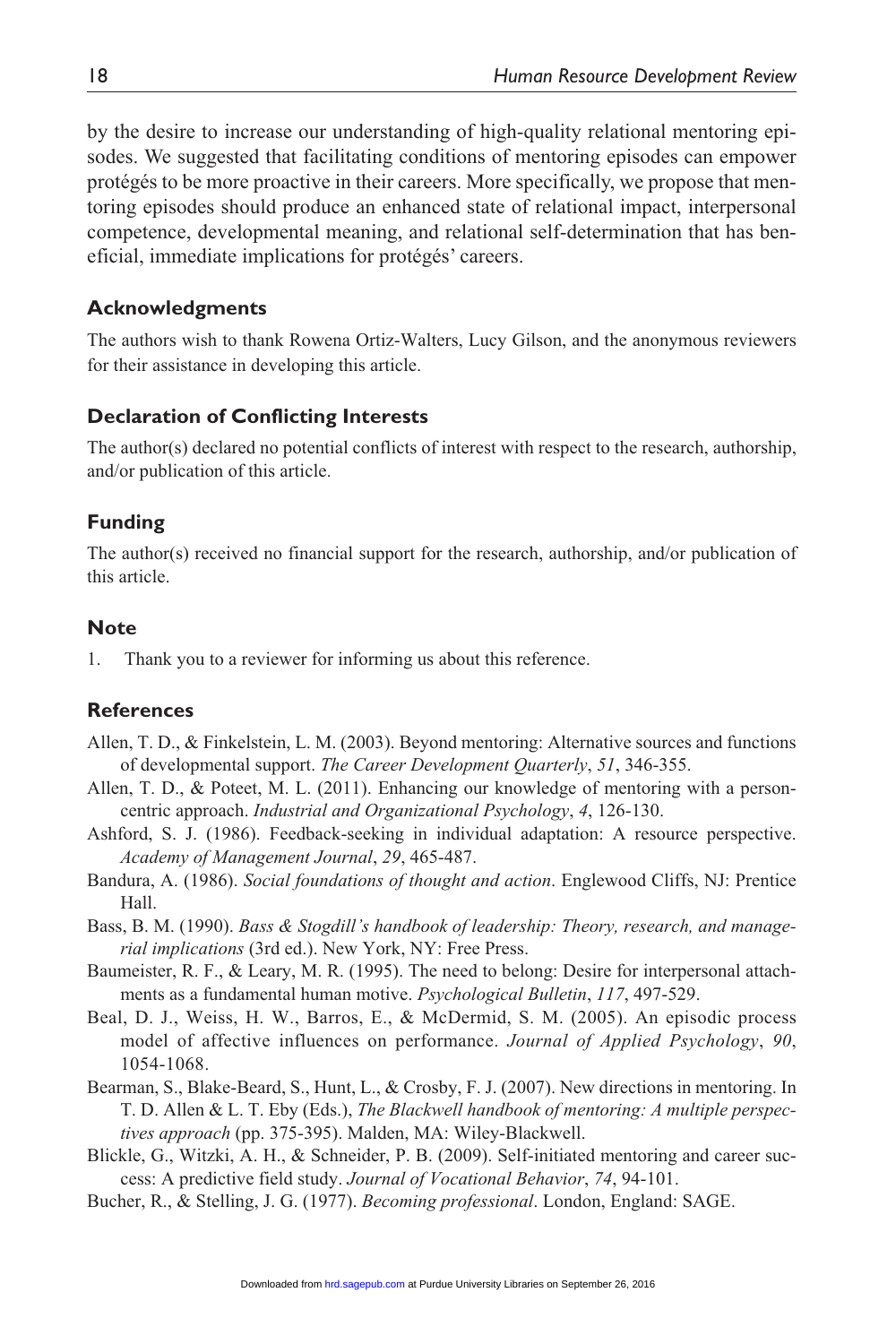- Chandler, D. E., Kram, K. E., & Yip, J. (2011). An ecological systems perspective on mentoring at work: A review and future prospects. *The Academy of Management Annals*, *5*, 519-570.
- Chiaburu, D. S., Baker, V. L., & Pitariu, A. H. (2006). Beyond being proactive: What (else) matters for career self-management behaviors? *Career Development International*, *11*, 619-632.
- Christens, B. D. (2012). Toward relational empowerment. *American Journal of Community Psychology*, *50*, 114-128.
- Chun, J. U., Litzky, B. E., Sosik, J. J., Bechtold, D. C., & Godshalk, V. M. (2010). Emotional intelligence and trust in formal mentoring programs. *Group & Organization Management*, *35*, 421-455.
- Conger, J. A., & Kanungo, R. N. (1988). The empowerment process: Integrating theory and practice. *Academy of Management Review*, *13*, 471-482.
- D'Abate, C. P., Eddy, E. R., & Tannenbaum, S. I. (2003). What's in a name? A literature-based approach to understanding mentoring, coaching, and other constructs that describe developmental interactions. *Human Resource Development Review*, *2*, 360-384.
- Day, R., & Allen, T. D. (2004). The relationship between career motivation and self-efficacy with protégé career success. *Journal of Vocational Behavior*, *64*, 72-91.
- Deci, E. L., Connell, J. P., & Ryan, R. M. (1989). Self-determination in a work organization. *Journal of Applied Psychology*, *74*, 580-590.
- de Janasz, S. C., & Sullivan, S. E. (2004). Multiple mentoring in academe: Developing the professorial network. *Journal of Vocational Behavior*, *64*, 263-283.
- Den Hartog, D. N., De Hoogh, A. H. B., & Keegan, A. E. (2007). The interactive effects of belongingness and charisma on helping and compliance. *Journal of Applied Psychology*, *92*, 1131-1139.
- Dobrow, S. R., Chandler, D. E., Murphy, W. M., & Kram, K. E. (2012). A review of developmental networks: Incorporating a mutuality perspective. *Journal of Management*, *38*, 210-242.
- Dobrow, S. R., & Higgins, M. C. (2005). Developmental networks and professional identity: A longitudinal study. *Career Development International*, *10*, 567-583.
- Douglas, C. A., & McCauley, C. D. (1999). Formal developmental relationships: A survey of organizational practices. *Human Resource Development Quarterly*, *10*, 203-220.
- Dutton, J. E., & Heaphy, E. D. (2003). The power of high-quality connections. In K. S. Cameron, J. E. Dutton & R. E. Quinn (Eds.), *Positive organizational scholarship: Foundations of a new discipline* (pp. 263-278). San Francisco, CA: Berrett-Koehler Publishers.
- Dutton, J. E., & Ragins, B. R. (2007). *Exploring positive relationships at work: Building a theoretical and research foundation*. Mahwah, NJ: Lawrence Erlbaum.
- Dutton, J. E., Roberts, L. M., & Bednar, J. (2010). Pathways for positive identity construction at work: Four types of positive identity and the building of social resources. *Academy of Management Review*, *35*, 265-293.
- Eby, L. T., Allen, T. D., Hoffman, B. J., Baranik, L. E., Sauer, J. B., Baldwin, S., & Evans, S. C. (2013). An interdisciplinary meta-analysis of the potential antecedents, correlates, and consequences of protégé perceptions of mentoring. *Psychological Bulletin*, *139*, 441-476.
- Eby, L. T., Durley, J. R., Evans, S. C., & Ragins, B. R. (2008). Mentors' perceptions of negative mentoring experiences: Scale development and nomological validation. *Journal of Applied Psychology*, *93*, 358-373.
- Eby, L. T., & McManus, S. E. (2004). The protégé's role in negative mentoring experiences. *Journal of Vocational Behavior*, *65*, 255-275.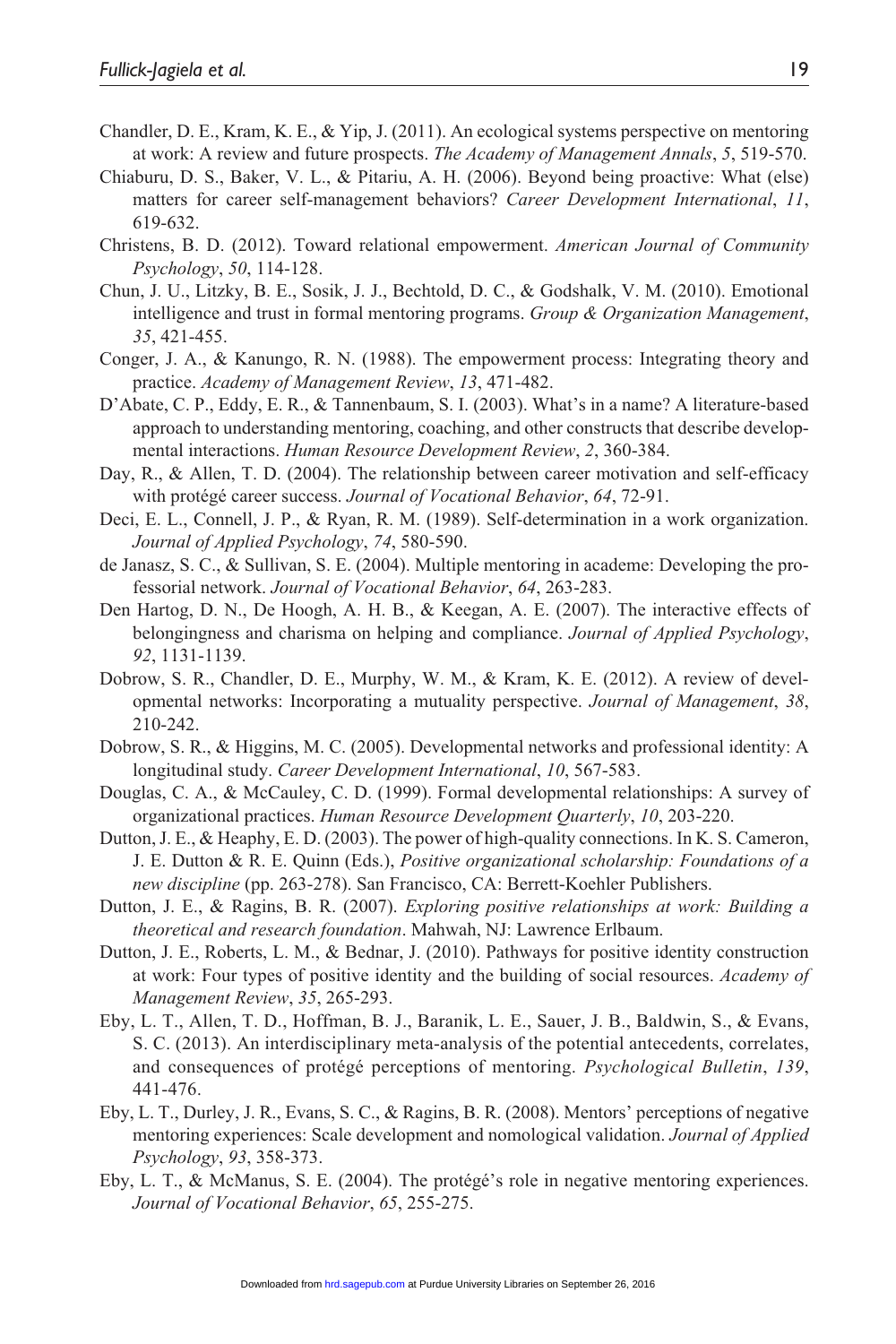- Fagenson, E. A. (1988). The power of a mentor: Protégés' and nonprotégés' perceptions of their own power in organizations. *Group & Organization Studies*, *13*, 182-194.
- Fletcher, J. K., & Ragins, B. R. (2007). Stone center relational cultural theory: A window on relational mentoring. In B. R. Ragins & K. E. Kram (Eds.), *The handbook of mentoring at work: Theory, research, and practice* (pp. 373-399). Thousand Oaks, CA: SAGE.
- Fugate, M., Kinicki, A. J., & Ashforth, B. E. (2004). Employability: A psycho-social construct, its dimensions, and applications. *Journal of Vocational Behavior*, *65*, 14-38.
- Fullick, J. M., Smith-Jentsch, K. A., & Kendall, D. L. (2013). Advisees' expectations for support as a moderator of the relationship between peer advisors' behavior and advisees' perceptions of that behavior. *National Academic Advising Association Journal*, *33*, 55-64.
- Gagne, M., & Deci, E. L. (2005). Self-determination theory and work motivation. *Journal of Organizational Behavior*, *26*, 331-362.
- Gersick, C. J. G., Bartunek, J. M., & Dutton, J. E. (2000). Learning from academia: The importance of relationships in professional life. *Academy of Management Journal*, *43*, 1026-1044.
- Ghosh, R. (2014). Antecedents of mentoring support: A meta-analysis of individual, relational, and structural or organizational factors. *Journal of Vocational Behavior*, *84*, 367-384.
- Ghosh, R., Reio, T. G., & Haynes, R. K. (2012). Mentoring and organizational citizenship behavior: Estimating the mediating effects of organization-based self-esteem and affective commitment. *Human Resource Development Quarterly*, *23*, 41-63.
- Gibson, S. K. (2005). Whose best interests are served? The distinction between mentoring and support. *Advances in Developing Human Resources*, *7*, 470-488.
- Heaphy, E. D., & Dutton, J. E. (2008). Positive social interactions and the human body at work: Linking organizations and physiology. *The Academy of Management Review*, *33*, 137-162.
- Hezlett, S. A., & Gibson, S. K. (2005). Mentoring and human resource development: Where we are and where we need to go. *Advances in Developing Human Resources*, *7*, 446-469.
- Hezlett, S. A., & Gibson, S. K. (2007). Linking mentoring and social capital: Implications for career and organization development. *Advances in Developing Human Resources*, *9*, 384-412.
- Higgins, M. C. (2001). Changing careers: The effects of social context. *Journal of Organizational Behavior*, *22*, 595-618.
- Higgins, M. C., Chandler, D. E., & Kram, K. E. (2007). Developmental initiation and developmental networks. In B. R. Ragins & K. E. Kram (Eds.), *The handbook of mentoring at work: Theory, research, and practice* (pp. 349-370). Thousand Oaks, CA: SAGE.
- Higgins, M. C., & Kram, K. E. (2001). Reconceptualizing mentoring at work: A developmental network perspective. *The Academy of Management Review*, *26*, 264-288.
- Higgins, M. C., & Thomas, D. A. (2001). Constellations and careers: Toward understanding the effects of multiple developmental relationships. *Journal of Organizational Behavior*, *22*, 223-247.
- Kahn, W. A. (2007). Meaningful connections: Positive relationships and attachments at work. In J. E. Dutton & B. R. Ragins (Eds.), *Exploring positive relationships at work: Building a theoretical and research foundation* (pp. 189-206). Mahwah, NJ: Lawrence Erlbaum.
- Kram, K. E. (1985). *Mentoring at work: Developmental relationships in organizational life*. Glenview, IL: Scott, Foresman.
- Kram, K. E. (1996). A relational approach to career development. In D. T. Hall & Associates (Eds.), *The career is dead—Long live the career* (pp. 132-157). San Francisco, CA: Jossey-Bass.
- Kram, K. E., & Hall, D. T. (1989). Mentoring as an antidote to stress during corporate trauma. *Human Resource Management*, *28*, 493-510.
- Kram, K. E., & Isabella, L. A. (1985). Mentoring alternatives: The role of peer relationships in career development. *Academy of Management Journal*, *28*, 110-132.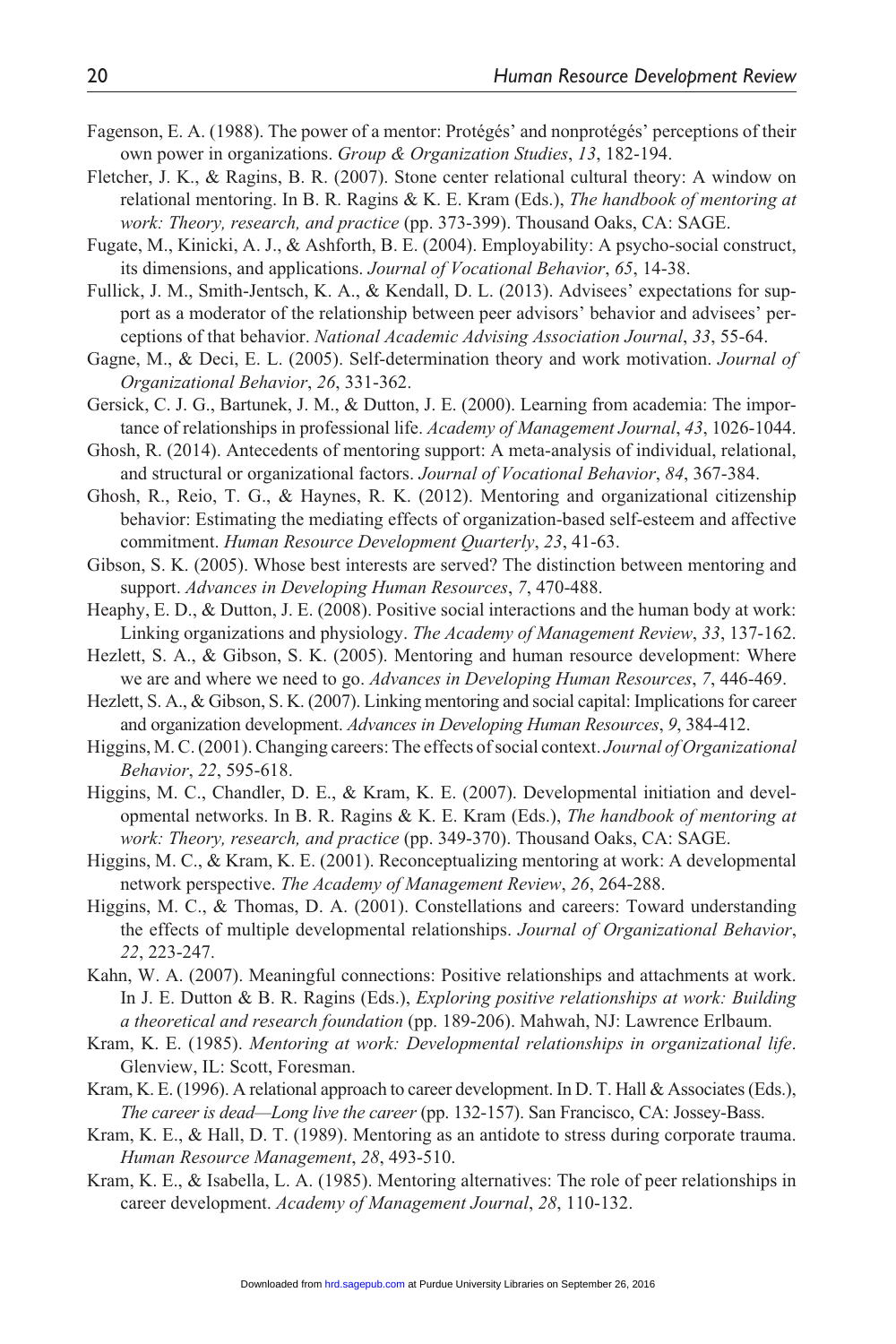- Kram, K. E., & Ragins, B. R. (2007). The landscape of mentoring in the 21st century. In B. R. Ragins & K. E. Kram (Eds.), *The handbook of mentoring at work: Theory, research, and practice* (pp. 659-692). Los Angeles, CA: SAGE.
- Kumar, P., & Blake-Beard, S. (2012). What good is bad mentorship? Protégé's perception of negative mentoring experiences. *Indian Journal of Industrial Relations*, *48*, 79-93.
- Lawler, E. J., & Yoon, J. (1996). Commitment in exchange relations: Test of a theory of relational cohesion. *American Sociological Review*, *61*, 89-108.
- Lawler, E. J., & Yoon, J. (1998). Network structure and emotion in exchange relations. *American Sociological Review*, *63*, 871-894.
- Liden, R. C., Wayne, S. J., & Sparrow, R. T. (2000). An examination of the mediating role of psychological empowerment on the relations between the job, interpersonal relationships, and work outcomes. *Journal of Applied Psychology*, *85*, 407-416.
- Ligon, G. S., Wallace, J. H., & Osburn, H. K. (2011). Experiential development and mentoring processes for leaders for innovation. *Advances in Developing Human Resources*, *13*, 297-317.
- Liu, Y., Xu, J., & Weitz, B. A. (2011). The role of emotional expression and mentoring in internship learning. *Academy of Management Learning & Education*, *10*, 94-110.
- London, M. (1983). Toward a theory of career motivation. *Academy of Management Review*, *8*, 620-630.
- Maynard, M. T., Gilson, L. L., & Mathieu, J. E. (2012). Empowerment—Fad or fab? A multilevel review of the past two decades of research. *Journal of Management*, *38*, 1231-1281.
- Megginson, D., Clutterbuck, D., Garvey, B., Stokes, P., & Garrett-Harris, R. (2006). *The mentoring framework in Mentoring in action: A practical guide for managers* (2nd ed.). Philadelphia, PA: Kogan Page.
- Mullen, E. J., & Noe, R. A. (1999). The mentoring information exchange: When do mentors seek information from their protégés? *Journal of Organizational Behavior*, *20*, 233-242.
- Murphy, W. M., & Kram, K. E. (2010). Understanding non-work relationships in developmental networks. *Career Development International*, *15*, 637-663.
- Noe, R. A. (1988). Women and mentoring: A review and research agenda. *The Academy of Management Review*, *13*, 65-78.
- Ortiz-Walters, R., Eddleston, K.-A., & Simione, K. (2010). Satisfaction with mentoring relationships: Does gender identity matter? *Career Development International*, *15*, 100-120.
- Ortiz-Walters, R., & Gilson, L. L. (2005). Mentoring in academia: An examination of the experiences of protégés of color. *Journal of Vocational Behavior*, *67*, 459-475.
- Porter, L., Angle, H. L., & Allen, R. W. (2003). *Organizational influence processes* (2nd ed.). Armonk, NY: M.E. Sharpe.
- Ragins, B. R. (2012). Relational mentoring: A positive approach to mentoring at work. In K. Cameron & G. Spreitzer (Eds.), *The handbook of positive organizational scholarship* (pp. 519-536). New York, NY: Oxford University Press.
- Ragins, B. R., & McFarlin, D. B. (1990). Perceptions of mentor roles in cross-gender mentoring relationships. *Journal of Vocational Behavior*, *37*, 321-339.
- Ragins, B. R., & Verbos, A. K. (2007). Positive relationships in action: Relational mentoring and mentoring schemas in the workplace. In J. E. Dutton & B. R. Ragins (Eds.), *Exploring positive relationships at work: Building a theoretical and research foundation* (pp. 91-116). Mahwah, NJ: Lawrence Erlbaum.
- Roberts, L. M. (2007). From proving to becoming: How positive relationships create a context for self-discovery and self-actualization. In J. E. Dutton & B. R. Ragins (Eds.), *Exploring positive relationships at work: Building a theoretical and research foundation* (pp. 29-45). Mahwah, NJ: Lawrence Erlbaum.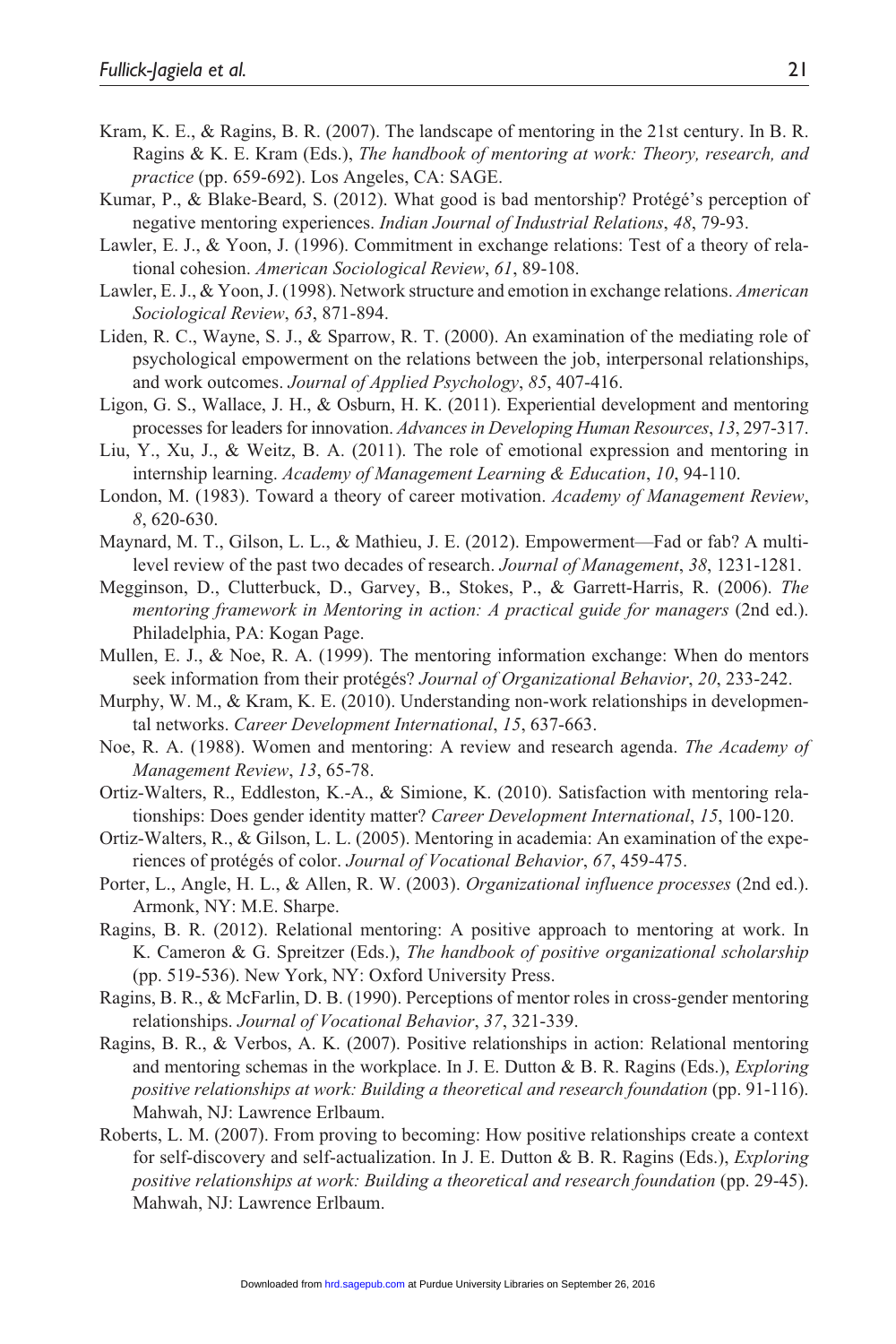- Rock, A. D., & Garavan, T. N. (2006). Reconceptualizing developmental relationships. *Human Resource Development Review*, *5*, 330-354.
- Ryan, R. M., & Deci, E. L. (2000). Self-determination theory and the facilitation of intrinsic motivation, social development, and well-being. *American Psychologist*, *55*, 68-78.
- Ryff, C. D. (1989). Happiness is everything, or is it? Explorations on the meaning of psychological well-being. *Journal of Personality and Social Psychology*, *57*, 1069-1081.
- Ryff, C. D., & Singer, B. (2000). Interpersonal flourishing: A positive health agenda for the new millennium. *Personality and Social Psychology Review*, *4*, 30-44.
- Seibert, S. E., Wang, G., & Courtright, S. H. (2011). Antecedents and consequences of psychological and team empowerment in organizations: A meta-analytic review. *Journal of Applied Psychology*, *96*, 981-1003.
- Sheldon, K. M., Ryan, R. M., Rawsthorne, L. J., & Ilardi, B. (1997). Trait self and true self: Cross-role variation in the Big-Five personality traits and its relations with psychological authenticity and subjective well-being. *Journal of Personality and Social Psychology*, *73*, 1380-1393.
- Spector, P. E. (1986). Perceived control by employees: A meta-analysis of studies concerning autonomy and participation at work. *Human Relations*, *39*, 1005-1016.
- Spreitzer, G. M. (1995). Psychological empowerment in the workplace: Dimensions, measurement, and validation. *Academy of Management Journal*, *38*, 1442-1465.
- Spreitzer, G. M. (2006). Empowerment. In S. Rogelberg (Ed.), *Encyclopedia of industrial and organizational psychology* (pp. 202-206). Thousand Oaks, CA: SAGE.
- Stephens, J. P., Heaphy, E. D., Carmeli, A., Spreitzer, G. M., & Dutton, J. E. (2013). Relationship quality and virtuousness: Emotional carrying capacity as a source of individual and team resilience. *Journal of Applied Behavioral Science*, *49*, 13-41.
- Sullivan, S. E., & Baruch, Y. (2009). Advances in career theory and research: A critical review and agenda for future exploration. *Journal of Management*, *35*, 1542-1571.
- Sy, T., Tram, S., & O'Hara, L. A. (2006). Relation of employee and manager emotional intelligence to job satisfaction and performance. *Journal of Vocational Behavior*, *68*, 461-473.
- Tenenbaum, H. R., Crosby, F. J., & Gliner, M. D. (2001). Mentoring relationships in graduate school. *Journal of Vocational Behavior*, *59*, 326-341.
- Thomas, K. W., & Velthouse, B. A. (1990). Cognitive elements of empowerment: An "interpretive" model of intrinsic task motivation. *Academy of Management Review*, *15*, 666-668.
- Tymon, W. G., Jr. (1988). *An empirical investigation of a cognitive model of empowerment* (Unpublished doctoral dissertation). Temple University, Philadelphia, PA.
- United Nations Department of Economics and Social Affairs. (2015). *Human resources development*. Retrieved from<http://www.un.org/en/development/desa/oesc/humanresources.shtml>
- van Daalen, G., Willemsen, T. M., & Sanders, K. (2006). Reducing work-family conflict through different sources of social support. *Journal of Vocational Behavior*, *69*, 462-476.
- VandeWalle, D., & Cummings, L. L. (1997). A test of the influence of goal orientation on the feedback-seeking process. *Journal of Applied Psychology*, *82*, 390-400.
- Wanberg, C. R., Kammeyer-Mueller, J., & Marchese, M. (2006). Mentor and protégé predictors and outcomes of mentoring in a formal mentoring program. *Journal of Vocational Behavior*, *69*, 410-423.
- Young, A. M., Cady, S., & Foxon, M. J. (2006). Demystifying gender differences in mentoring: Theoretical perspectives and challenges for future research on gender and mentoring. *Human Resource Development Review*, *5*, 148-175.
- Young, A. M., & Perrewe, P. L. (2000). What did you expect? An examination of career-related support and social support among mentors and protégés. *Journal of Management*, *26*, 611-632.